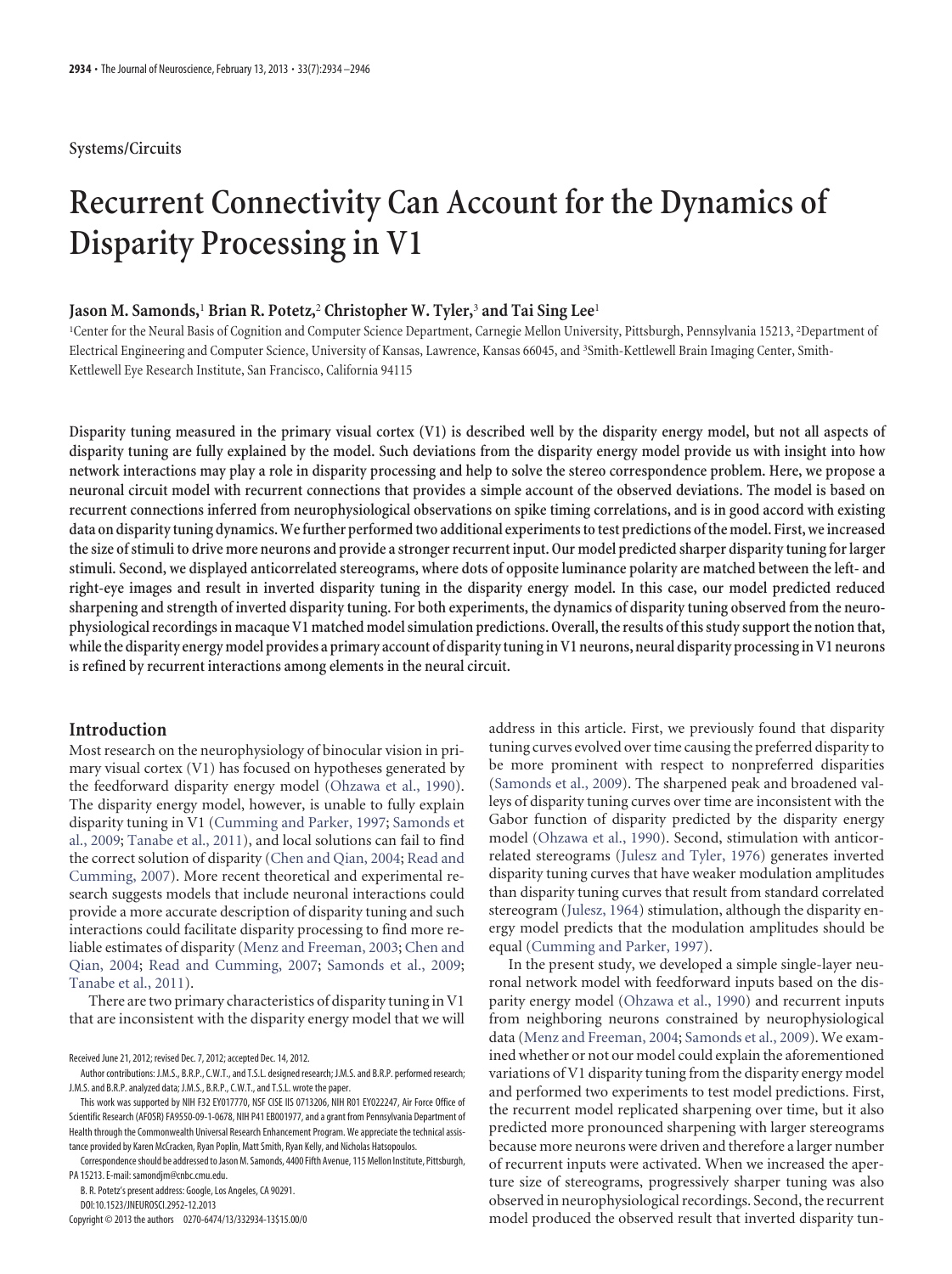ing curves from anticorrelated stereogram stimulation had weaker modulation amplitudes than disparity tuning measured from correlated stereogram stimulation. The model additionally predicted much weaker and negligible sharpening of disparity tuning during anticorrelated stereogram stimulation compared with disparity tuning during correlated stereogram stimulation. This was also confirmed with neurophysiological recordings. Both the reduced modulation amplitudes and reduced sharpening occurred in the model because recurrent inputs were weaker when the peaks of anticorrelated disparity tuning curves for recurrently connected neurons did not line up across spatial scale. Overall, these results provide stronger support that facilitative and suppressive interactions among V1 neurons indeed contribute to disparity processing.

# **Materials and Methods**

*Neurophysiological recordings.* The data for this study were collected simultaneously with data reported in two previous articles where the details about the specific methods can be found [\(Samonds et al., 2009,](#page-12-2) [2012\)](#page-12-10). In brief, two different recording procedures were used on three rhesus monkeys (*Macaca mulatta*) that were approved by the Institutional Animal Care and Use Committee of Carnegie Mellon University and are in accordance with the National Institutes of Health Guide for the Care and Use of Laboratory Animals. The first recording procedure used for two monkeys (male and female) used two to eight tungsten-in-epoxy and tungsten-in-glass microelectrodes in a chamber overlying the operculum of V1 [\(Samonds et al., 2009\)](#page-12-2). In the second procedure used on the third monkey (male), we recorded from neurons using a chronically implanted 10  $\times$  10 Utah Intracortical Array (400  $\mu$ m spacing) inserted to a depth of 1 mm in V1 [\(Samonds et al., 2012\)](#page-12-10). Spike sorting was used to isolate single units [\(Samonds et al., 2009,](#page-12-2) [2012\)](#page-12-10).

Dynamic random dot stereograms (DRDS) with 25% density of black  $(<$  0.1 cd/m<sup>2</sup>) and white (50.7 cd/m<sup>2</sup>) dots on a mean gray background  $(25.3 \text{ cd/m}^2)$  and a 12 Hz refresh rate were centered on the mean position of the receptive fields for the population of neurons determined by both minimum response fields based on bar stimuli [\(Samonds et al., 2009\)](#page-12-2) and spike-triggered receptive fields based on reverse correlation with white noise stimuli [\(Kelly et al., 2007\)](#page-12-11). Shutter goggles were used to present images to the left and right eyes separately. Because of the small size of the receptive fields (<1 degree) and their tight clustering (highly overlapping), all receptive fields were well within the DRDS stimuli. For the varying aperture experiment, the DRDS was presented in a 2-, 3-, or 4-degree diameter aperture. No dots were presented outside of the aperture and the aperture size was constant across all disparities. For the correlated versus anticorrelated DRDS experiment, the aperture had a 3.5-degree diameter. For correlated DRDS, there was 100% correspondence between black and white dots in the left- and right-eye images [\(Julesz, 1964\)](#page-12-8). For anticorrelated DRDS, there was 100% correspondence of black dots to white dots, and white dots to black dots, in the left- and right-eye images, respectively [\(Julesz and Tyler, 1976\)](#page-12-7). Eleven disparities between corresponding dots were tested for both experiments:  $\pm 0.94$ ,  $\pm 0.658$ ,  $\pm 0.282$ ,  $\pm 0.188$ ,  $\pm 0.094$ , and 0 degrees. Because the emphasis in this study was quantifying how binocular disparity tuning evolved over time, we only examined the most robust data from our recordings ( $n = 184$  neurons). The responses of the neurons had to have highly significant disparity tuning (one-way ANOVA,  $p < 0.01$ ) and a disparity discrimination index (DDI) >0.4 [\(Prince et al., 2002a;](#page-12-12) [Samonds et al., 2009\)](#page-12-2).

*Model.* All units in the model were complex cells with feedforward inputs determined by the energy model [\(Ohzawa et al., 1990;](#page-12-0) [Cumming](#page-12-13) [and DeAngelis, 2001\)](#page-12-13) [\(Fig. 1,](#page-1-0) Input). Each cell was given a preferred phase disparity  $\phi_\mathrm{d}$ , spatial frequency  $\sigma$ , and receptive field center location  $x_0$ ,  $y_0$ . We denote the set of these neuronal tuning parameters by  $\theta =$  $\{\phi_{\rm d}, \sigma, x_{\rm o}, y_{\rm 0}\}$ . The feedforward input given left and right stimuli  $X_{\rm L}$  and  $X<sub>R</sub>$  was then given by a sum of *N* simple cell responses, each with quadratic nonlinearities, as follows:



<span id="page-1-0"></span>Figure 1. Schematic of recurrent neural network model. Inputs were generated based on the disparity energy model (Ohzawa et al., 1990; Cumming and DeAngelis, 2001) and all neurons in the model were complex. Neurons were fully connected locally with weighting based on tuning similarity. Note that not all local connections are shown in this schematic; only a sample of those connections from the perspective of the center neuron are shown. Long-range connections (across locations) were only between neurons of the same spatial scale and disparity tuning weighted by distance (Eq. 8). Positive inputs are red and negative inputs are blue.

$$
I_{\rm F}(X_{\rm L}, X_{\rm R} \mid \boldsymbol{\theta}) = \frac{1}{N} \sum_{i=1}^{N} r_{\rm S}(X_{\rm L}, X_{\rm R} \mid \boldsymbol{\theta}, \phi_{i});
$$
\n
$$
= \frac{1}{N} \sum_{i=1}^{N} (X_{\rm L} \cdot R_{\rm L}(x, y \mid \boldsymbol{\theta}, \phi_{i}) + X_{\rm R} \cdot R_{\rm R}(x, y \mid \boldsymbol{\theta}, \phi_{i}))^{2},
$$
\n(2)

where  $r_{\rm S}$  is the response of a simple cell of phase  $\phi_{\rm i}$  with left and right receptive fields  $R_L$  and  $R_R$ .  $R_L$  is a Gabor filter centered at  $x_0$ ,  $y_0$  with spatial frequency  $\sigma$  and phase  $\phi_i - (\phi_d/2)$ . The summand ranges over two or more quadrature pairs of phase  $\phi_{\text{i}}$ . Thus, the feedforward input into model complex cells follows the energy model [\(Ohzawa et al., 1990\)](#page-12-0) and was given by the sum of squared binocular Gabor simple cell responses.

When the input stimulus was a DRDS of uniform disparity *d*, the expected value of the feedforward input can be shown to be as follows:

$$
I_{F}(d | \boldsymbol{\theta}) = \frac{1}{N} \sum_{i=1}^{N} 2R_{L} \left(x + \frac{d}{2}, y \mid \boldsymbol{\theta}, \boldsymbol{\phi}_{i}\right) \cdot R_{R} \left(x - \frac{d}{2}, y \mid \boldsymbol{\theta}, \boldsymbol{\phi}_{i}\right) + R_{L} \cdot R_{L} + R_{R} \cdot R_{R} \quad (3)
$$

Using Parseval's theorem, we see that the terms under the summand in Equation 3 do not depend on  $\phi_i$  or *N*, and so we can write the following:

$$
I_{F}(d | \boldsymbol{\theta}) = 2R_{L}\left(x + \frac{d}{2}, y \mid \boldsymbol{\theta}\right) \cdot R_{R}\left(x - \frac{d}{2}, y \mid \boldsymbol{\theta}\right) + R_{L} \cdot R_{L} + R_{R} \cdot R_{R} \quad (4)
$$

This feedforward disparity tuning curve can be shown to be approximately Gabor as a function of *d* (although the model does not make this approximation). The response to anticorrelated DRDS was similar, except the first term of Equation 4 was negative.

In each simulation, we modeled 32 different preferred disparities  $\phi_\textnormal{d}$ (even increments from  $-\pi$  to  $\pi$ ), eight different preferred spatial frequencies  $\sigma$  (subtending four octaves), and a 21  $\times$  21 grid of spatial locations  $x_0$  and  $y_0$ , for a total of 112,896 simulated neurons. Because preferred disparity is not uniformly distributed in V1, we sampled neurons according to empirically observed distributions [\(Prince et al.,](#page-12-14) [2002b;](#page-12-14) [Liu et al., 2008;](#page-12-15) [Poole et al., 2010\)](#page-12-16).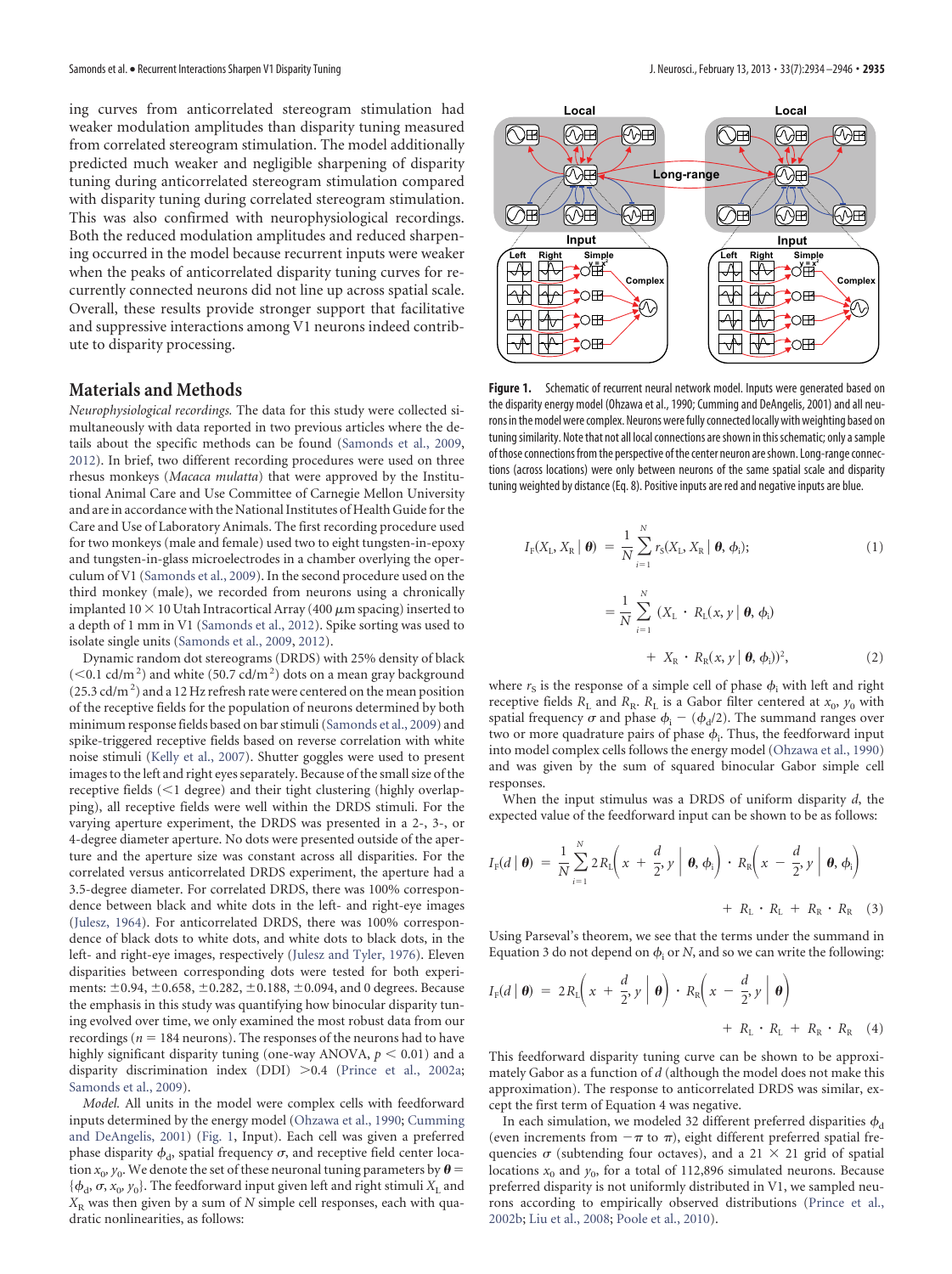The neural response at time *t* is given by *r*(*d, t*), using a standard dynamic neural field model:

$$
\tau \frac{\partial u(d, t | \theta)}{\partial t} = -u(d, t | \theta) + I_F(d, t | \theta) + w(\theta) \cdot r(d, t); \tag{5}
$$

$$
r(d, t | \boldsymbol{\theta}) = g(u(d, t | \boldsymbol{\theta})), \tag{6}
$$

where  $r(d, t)$  is the vector of all current neural activity levels,  $u$  is the membrane potential, and  $w(\theta)$  denotes the lateral connections into neuron  $\theta$ .

The neural static nonlinearity *g* was given by the sigmoid function:

$$
g(u) = \frac{M}{1 + e^{\frac{u_0 - 3u}{M}}}
$$
 (7)

with  $u_0$  chosen to produce a baseline firing rate of 20 spikes per second (sps), and *M* chosen to produce a maximum firing rate of 200 sps. In our model simulations, no neural firing rate exceeded 100 sps. Therefore, the nonlinearity *g* was effectively monotonically increasing and always expansive ( $\partial g / \partial u$  > 0; [Fig. 1,](#page-1-0) small grid in each neuron box). Other expansive nonlinearities, such as  $g(u) = u^2$ , produced similar results.

Synaptic weights between neurons were chosen to match our conclusions from spike time correlation studies [\(Samonds et al., 2009\)](#page-12-2): facilitative connections were drawn between neurons of similar tuning at the same and nearby spatial locations, and inhibitory connections were drawn between neurons of differing tuning within the same spatial location. Within a spatial location  $x_0, y_0$ , the weight  $W(\boldsymbol{\theta}_i, \boldsymbol{\theta}_j)$  between neurons *i* and *j* was chosen to be proportional to the Pearson correlation between the feedforward tuning curves of those two neurons [\(Fig. 1,](#page-1-0) Local). This choice was designed to approximate Hebbian learning between neurons: connections between neurons strengthen when their firing patterns correlate. Note, however, that the neural response to a natural stimulus is generally substantially reduced and sparser, with fewer neurons firing, in comparison with the response to DRDS. To emulate this, feedforward tuning curves were thresholded before computing neural correlations. Thus,  $W(\boldsymbol{\theta}_i, \boldsymbol{\theta}_j)$  was determined by the correlation between  $max(T, I_F(d \mid \boldsymbol{\theta}_i))$  and  $max(T, I_F(d \mid \boldsymbol{\theta}_j)),$  where  $T$  was set to the median neural input value. Note that all neurons within a spatial location were interconnected. For example, neurons with differing spatial frequencies  $\sigma$  may have facilitative or inhibitory connections, depending on whether their tuning curves were positively or negatively correlated. The resulting weight distribution was sharp (excitatory connection strength tapered rapidly as two neurons differed in disparity tuning), and was primarily inhibitory  $(>75\%$  of all lateral connections were inhibitory).

Across spatial locations, neurons were connected only if they had matching disparity and spatial frequency preferences [\(Fig. 1,](#page-1-0) Longrange). All cross-spatial connections were positive, and set by a Gaussian, as follows:

$$
W(\boldsymbol{\theta}_{i}, \boldsymbol{\theta}_{j}) \propto e^{\frac{-((x_{oi} - x_{oj})^{2} + (y_{oi} - y_{oj})^{2})}{2\sigma_{G}^{2}} \text{ for } (x_{i}, y_{i}) \neq (x_{j}, y_{j})}
$$
\nand  $(\sigma_{i}, \phi_{di}) = (\sigma_{j}, \phi_{dj}),$ \n(8)

with  $\sigma$ <sub>G</sub> set to 1.0.

*Quantifying sharpening.* Unlike previous studies that used reverse correlation analysis to measure tuning curves from responses to rapidly changing stimuli [\(Menz and Freeman, 2003;](#page-12-6) [Chen et al., 2005;](#page-11-0) [Xing et al.,](#page-12-17) [2005\)](#page-12-17), we measured tuning curves at various delays from stimulus onset to stimuli presented continuously for one second. A lot of consideration and testing went into our choice of how to quantify the changes (e.g., sharpening) of disparity tuning over time [\(Samonds et al., 2013\)](#page-12-18). We define a sharp tuning curve as one with mean firing rates that are very informative about the most likely value of the stimulus. Among tuning curves with fixed mean firing rate and amplitude, a rapidly firing cell with a sharp tuning curve conveys more information and describes the input stimulus more precisely than a rapidly firing cell with a dull tuning curve. We examined fitting a Gabor function to the data, fitting a difference of Gaussians function to the data, calculating the Fourier transform, and calculating sample skewness. All methods including our final selection required that tuning curves were reliably measured and robust over time because we were computing the mean firing rate in 100 ms windows, using 10 – 60 trials for each disparity. That is why we chose strict selection criteria for the data that we analyzed (see above). This is because flat or noisy tuning curves can lead to fits with outlier parameters or outlier results with all the potential methods.

The primary problem with a Gabor function or a Fourier transform is that both methods would be chosen to characterize sharpening assuming that a single frequency component was increasing over time in the disparity tuning function [\(Samonds et al., 2013\)](#page-12-18). That assumption was not the case based on our observations of disparity tuning sharpening over time. The primary peak in the disparity tuning function was increasing in frequency, but the valleys were decreasing in frequency [\(Samonds et al., 2009\)](#page-12-2). [Prince et al. \(2002a\)](#page-12-12) also previously noted that their Gabor fits deviated from their data with side flanks that were wider than the peak.

Although a Gabor is the standard function for describing disparity tuning over a diverse population of neurons, an alternative function that is not constrained to a single frequency or bandwidth component, and is therefore ideal for capturing the dynamics of disparity tuning described in the study by [Samonds et al. \(2009\),](#page-12-2) is the difference of Gaussians. A difference of Gaussians function does not always fit well with particular disparity tuning curves and even in a simplified form still requires us to fit 6 parameters to 11 data points, which like a Gabor function, leaves it highly sensitive to the same problems that we encountered with Gabor fits with parameter initialization and outlier results [\(Samonds et al.,](#page-12-18) [2013\)](#page-12-18). The difference of Gaussians function, however, did provide good fits for some of our robust examples. Although outliers and noise in parameter estimates from difference of Gaussians fits made it difficult to reliably characterize trends over a population of neurons, at least the trends in our robust examples were consistently reflecting some of the properties of sharpening [\(Samonds et al., 2013\)](#page-12-18).

To simplify our analysis, we chose a method that required no fits, no parameter initialization, and no interpolation. The statistical measurement of the sample skewness is the third standardized moment of a distribution and can be computed directly from the mean firing rates*f*(*d*) for each disparity *d* tested:

$$
y_1 = \frac{\mu_3}{\sigma^3} = \frac{\frac{1}{N} \sum_{d=1}^{N} (f(d) - \bar{f})^3}{\left(\sqrt{\frac{1}{N} \sum_{d=1}^{N} (f(d) - \bar{f})^2}\right)^3}
$$
(9)

Skewness is invariant with respect to the mean and variance of the tuning curve so changes in skewness cannot be attributed to changes in the baseline firing rate or the amplitude of the tuning curve over time. The skewness of the distribution of firing rates over disparity captures all the features of sharpening that we observe with disparity tuning over time [\(Samonds et al., 2009,](#page-12-2) [2013\)](#page-12-18). When a small amount of disparities have firing rates far above the mean firing rate across the entire disparity tuning curve, skewness has a high positive value. This happens with narrow positive peaks and broad negative peaks, and skewness will increase if positive peaks become narrower and/or negative peaks become broader. When a small amount of disparities have firing rates far below the mean firing rate across the entire disparity tuning curve, skewness has a high negative value. This happens with narrow negative peaks and broad positive peaks and skewness will decrease if negative peaks become narrower and/or positive peaks become broader. If there are an equal amount of disparities with responses equally above and below the mean (e.g., sinusoidal function), skewness will be equal to zero. Finally, skewness increases if the response to secondary peaks is reduced. Overall, skewness increases for all the features that we observed in disparity tuning over time [\(Samonds et al., 2009,](#page-12-2) [2013\)](#page-12-18).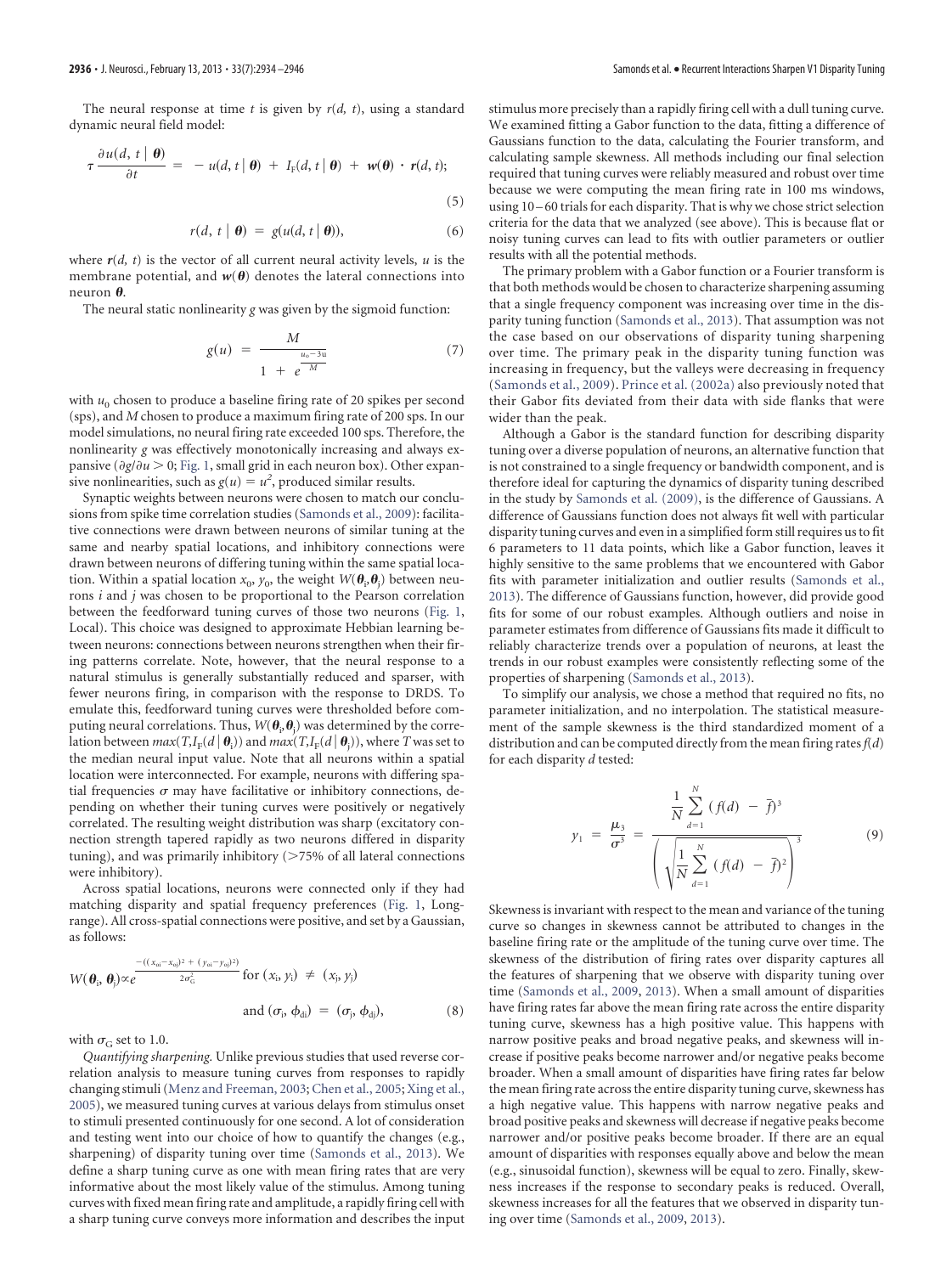

<span id="page-3-0"></span>**Figure 2.** Disparity tuning sharpens over time. *A*, *B*, Example tuning curves from the model and recordings, respectively.*C*, *D*, Exampleskewnessmeasurements fromthemodel andrecordings,respectively. The plots ontheright are examples ofthe inverted behavior oftuned inhibitory neurons.*E*,*F*, The valleys(or negative peaks) in disparitytuning curvessharpenfor neuronswithtuned inhibitory disparity tuning for model and recorded neurons, respectively. *G*, *H*, This leads to a decrease in skewness over time for model and recorded neurons, respectively. The bottom row shows results of Population averages of binocular disparity tuning dynamics for neurons with tuned excitatory versus tuned inhibitory disparity tuning for all 184 neurons analyzed. *I*, *J*, Population average of disparity tuning and skewness over time for tuned excitatory neurons, respectively. **K**, L, Population average of disparity tuning and skewness over time for tuned inhibitory neurons, respectively.

The difference of Gaussians positive Gaussian peak width produced the most consistent results from all the other methods we considered and although both the positive Gaussian peak width and skewness capture the primary characteristic of disparity tuning over time (narrowing peak), skewness is less noisy (especially with lower firing rates and over a larger population of neurons) and outlier results are less extreme because the computation is much simpler and more robust to noisy tuning curves. Additionally, skewness produces a stronger result because it is also capturing the additional characteristics of disparity tuning such as broadening of negative peaks and suppression of secondary positive peaks [\(Samonds et al., 2013\)](#page-12-18).

All of the methods described above describe the shape of disparity tuning invariant of the strength of the response. However, none of the methods alone can distinguish between what potential mechanisms actually caused the shape of the tuning curves to change over time (e.g., sharpening). In this study, we used data produced from a recurrent neuronal network model that we compared with neural recordings to test whether recurrent connectivity could be the underlying mechanism of sharpening. An alternative source of sharpening could be an expansive output nonlinearity [\(Ohzawa et al., 1990\)](#page-12-0). An expansive output nonlinearity would sharpen a tuning curve over time if the mean firing rate was increasing. We attempted to avoid this confound by measuring skewness starting at the peak of the population response (100 ms) over an interval where the mean firing rate of the population decreases.

## **Results**

We developed a neural network model with the straightforward organization of a single layer and recurrent connections among binocular disparity-tuned neurons that represent what has been inferred based on cross-correlation results [\(Menz and Freeman,](#page-12-9) [2004;](#page-12-9) [Samonds et al., 2009\)](#page-12-2). The organization includes local positive connections among neurons with similar disparity tuning, different spatial scales, and overlapping receptive fields [\(Fig. 1;](#page-1-0) see also Materials and Methods). There are also local negative connections among neurons with different disparity tuning and overlapping receptive fields. And finally, there are distant positive connections among neurons with the same disparity tuning, same spatial scale, and with neighboring receptive fields across the visual field. For inputs (time step  $= 1$ ), we used tuning curves based on the disparity energy model [\(Ohzawa et al., 1990\)](#page-12-0). We then compared the dynamics of model disparity tuning curves after applying several iterations of recurrent inputs to the dynamics of disparity tuning curves measured from recordings in the primary visual cortex of awake, behaving macaques while they fixated on DRDS.

Eight spatial frequencies (subtending four octaves) and 32 disparity increments were included in the model. The mean firing rate, disparity units assigned to the model, and the range of disparities and frequencies tested were all matched to what was observed from recordings. Only one model simulation was used, and no additional adjustments were made after running the model. Because the model and recordings provided neurons with a variety of preferred disparities and spatial frequencies, examples were chosen for comparison from the model and record-

ings that had similar spatial frequencies and preferred disparities.

# **Model captures sharpening of disparity tuning**

Model tuning curves and tuning curves measured from recordings evolved in a similar manner. Peaks became narrower while valleys became wider [\(Fig. 2](#page-3-0)*A*,*B*) as we reported previously from neurophysiological recordings [\(Samonds et al., 2009\)](#page-12-2). We quantified this behavior with the statistical measurement of the sample skewness of the distribution of mean firing rates over disparity (Eq. 9; see also Materials and Methods) [\(Samonds et al., 2013\)](#page-12-18). Skewness was measured from recordings using the mean firing rates from 100 ms sliding windows every millisecond. Again, the skewness measured from model data and data from recordings were consistent with each other [\(Fig. 2](#page-3-0)*C*,*D*) and consistent with our previous observations [\(Samonds et al., 2009\)](#page-12-2). The skewness increased more strongly in the earliest iterations and during the earliest portion of the neuronal responses soon after the peak of the response onset. The skewness continued to increase over iterations or time, but at a progressively slower rate. This also happened in the model because the behavior converged to a steady state where the tuning curves no longer changed with a greater number of iterations. Therefore, throughout this article, and as we have done previously [\(Samonds et al., 2009\)](#page-12-2), we will present all skewness measurements versus log-time-steps (logiterations) or log-time, and we computed tuning curves from recordings over time using progressively larger windows of time (50, 100, 200, and 400 ms) starting soon after the peak of the response onset in the population (100 ms). For the model, we will compare the input (disparity energy model) and steady-state tun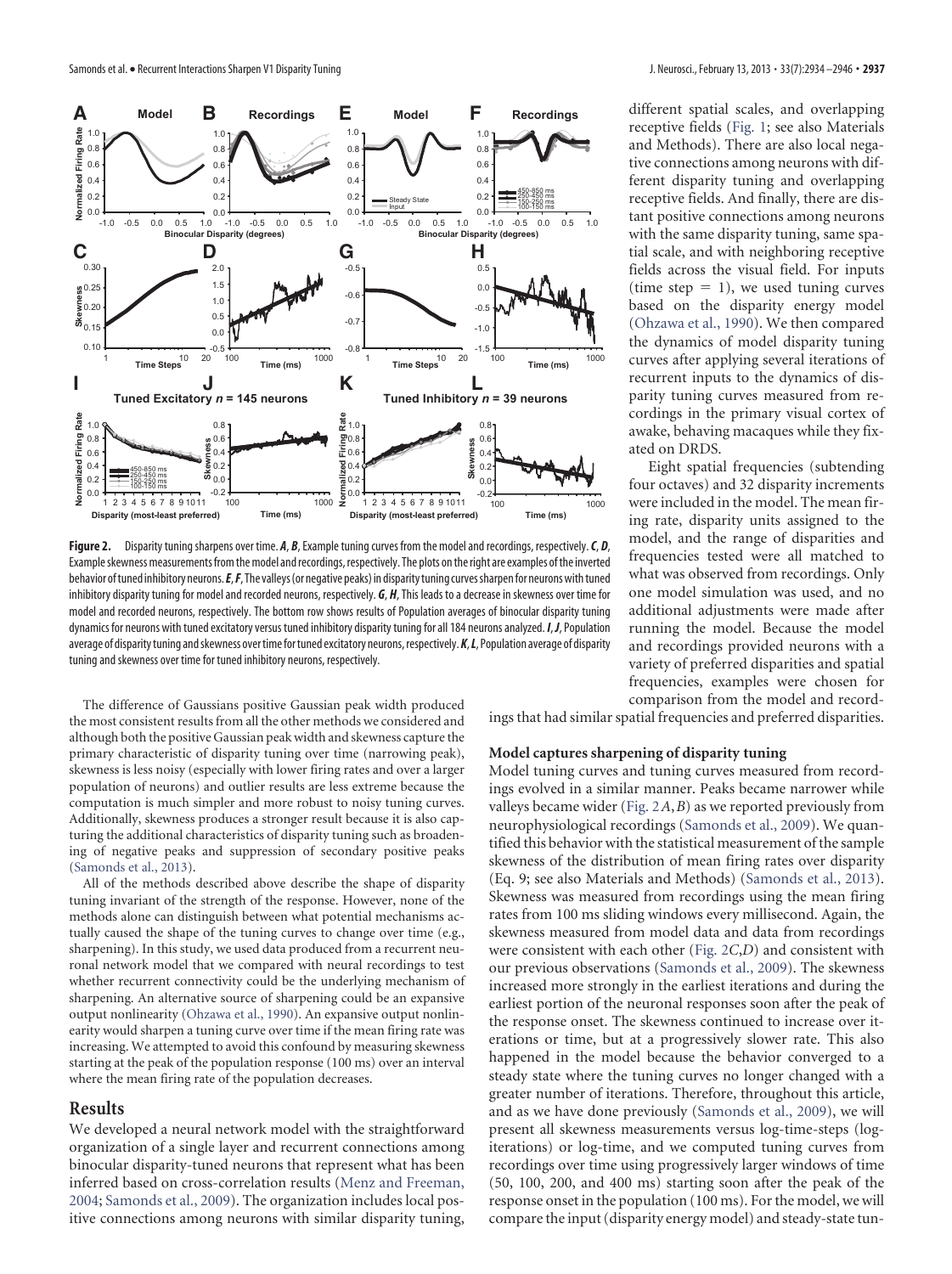ing curves (result of the final iteration). For the recordings, we will compare the tuning curve measured from the initial window of time to subsequent windows of time from response onset. Our initial window is still delayed and therefore would likely include some sharpening from recurrent interactions so it is possible that some changes in actual neurons are happening faster than we can measure them.

Skewness can vary substantially depending on the preferred disparity and spatial frequency of a neuron. For model neurons, the skewness varied from  $-1.5$  to 3.0 for our sample of tuning curves, which is consistent with the variation that we observed in the actual neurons as well. The model does also produce variation in temporal dynamics (some neurons converge to a steady-state faster than other neurons) depending on the preferred disparity and spatial frequency. For actual neurons, the skewness measurements tended to be too noisy in individual cases, making it impractical to systematically compare their skewness convergence with the variations in convergence behaviors in model neurons. The direction of change of skewness over time, however, did not vary in the model. Overall, the examples of different preferred disparities and spatial frequencies that we present throughout this article are representative of the variety of behavior observed in the model and recordings.

#### **Disparity tuning dynamics for tuned inhibitory neurons**

In models, binocular disparity-tuned neurons that are classified as tuned inhibitory [\(Poggio and Fischer, 1977;](#page-12-19) [Poggio et al., 1988\)](#page-12-20) do not behave in the same manner as tuned excitatory neurons, especially with respect to an expansive output nonlinearity [\(Read](#page-12-21) [et al., 2002;](#page-12-21) [Haefner and Cumming, 2008\)](#page-12-22). We initially separated our disparity tuned neurons into tuned inhibitory and tuned excitatory categories to test for differences in behavior in the model and neurophysiological recordings. Neurons were classified as tuned inhibitory when they had one primary negative peak and two positive peaks that were not significantly different [\(Sa](#page-12-10)[monds et al., 2012\)](#page-12-10), and our population of 184 disparity-tuned neurons described in this article included 39 (21%) tuned inhibitory neurons. The primary difference we observed in the model, and for the neurophysiological data, is that features of sharpening were inverted for tuned inhibitory neurons with respect to tuned excitatory neurons: the primary negative peak narrowed and became more prominent, and skewness decreased over time.

[Figure 2](#page-3-0) (top right panels) demonstrates the disparity tuning dynamics for an example tuned inhibitory model and recorded neuron. Over time, the primary negative peaks became narrower and more prominent with respect to other disparities [\(Figs. 2](#page-3-0)*E*, black vs gray; *F*, black vs progressively lighter curves). The change in shape over time was confirmed by showing that the skewness was decreasing at an approximately linear rate versus log-timesteps and log-time [\(Fig. 2](#page-3-0)*G*,*H*, respectively).

We summarize the inverted behavior of tuned inhibitory neurons (primary negative peak,  $n = 39$  neurons) with respect to tuned excitatory neurons (primary positive peak,  $n = 145$  neurons) in the bottom row of [Figure 2.](#page-3-0) We sorted tuning curves from the most- to the least-preferred ranked disparity based on the primary positive peak or negative peak, respectively, before averaging. For tuned excitatory neurons, the responses to nonpreferred disparities became relatively weaker over time compared with the response to the preferred disparity in the population average tuning curve [\(Fig. 2](#page-3-0)*I*). Additionally, the average skewness increased at an approximately linear rate versus log-time [\(Fig. 2](#page-3-0)*J*). For tuned inhibitory neurons, responses to nonpreferred disparities (based on the primary negative peak)

became relatively stronger (farther away in mean firing rate difference) over time compared with the response to the preferred disparity in the population average tuning curve [\(Fig. 2](#page-3-0)*K*). As in the examples, for tuned inhibitory neurons, the average skewness decreased at an approximately linear rate versus log-time [\(Fig.](#page-3-0) [2](#page-3-0)*L*). Overall, the behavior was very similar between the two subpopulations, but inverted with respect to each other when based on tuning shape, sharpening, and skewness. Results were very similar for alternative criteria in dividing neurons into the tuned excitatory and tuned inhibitory classes, such as the ratio of positive peak height (maximum  $-$  mean) compared with negative peak height (mean  $-$  minimum). Since the average behavior of tuned inhibitory neurons was consistently inverted for both the aperture size and anticorrelated versus correlated DRDS experiments, we inverted their tuning curves and skewness measurements for any population analysis described in subsequent sections, and we confirm the consistency of the inversion in the final section. Because these neurons only represent 21% of the population, even if we did not invert these tuning curves, the general observation was that during DRDS stimulation with correlated DRDS using a DRDS with a large aperture  $(>3$  degrees), disparity tuning sharpened and skewness versus log-time had a significantly average positive slope ( $p < 0.02$ ).

#### **Model predictions**

To conduct a stricter test of whether or not recurrent interactions like those incorporated into our model could predict the dynamics of disparity tuning observed in our recordings, we examined the dynamics of disparity tuning in the model and from recordings while applying more complex manipulations to DRDS stimuli. First, we examined the disparity tuning dynamics while increasing the size of the DRDS, therefore covering a greater number of receptive fields and exciting a greater number of neurons. Then we compared the disparity tuning dynamics between traditional stereograms [\(Julesz, 1964\)](#page-12-8) and anticorrelated stereograms [\(Julesz and Tyler, 1976\)](#page-12-7), where the input tuning curve ends up inverted in the disparity energy model [\(Cumming and](#page-12-1) [Parker, 1997\)](#page-12-1).

# **Disparity tuning dynamics depend on DRDS aperture size**

When neurons in primary visual cortex are driven by progressively larger drifting sinusoidal luminance gratings with varying orientation, the orientation tuning curves exhibit progressively more sharpening [\(Chen et al., 2005;](#page-11-0) [Xing et al., 2005\)](#page-12-17). Because the size of these gratings in these studies extended well beyond the classical receptive field and the orientation tuning sharpened over time, this result suggests that the larger gratings were recruiting a larger number of recurrent inputs that had a delayed and increasingly stronger contribution to orientation tuning. We tested for whether similar behavior occurred for binocular disparity tuning in our model and recordings with DRDS with progressively larger apertures.

We first inspected the steady-state tuning curves in the model and tuning curves of individual neurons in the latest part of the stimulation period analyzed and compared the curves computed from responses to DRDS with varying aperture size. [Figure 3,](#page-5-0) *A* and *B*, shows disparity tuning curves measured from the responses to DRDS with varying aperture size for two example model neurons and two example neurons from recordings, respectively. As the aperture size increased (increasingly lighter curves), tuning curves had narrower peaks and the responses to nonpreferred disparities were relatively suppressed compared with the response to the preferred disparity. Overall, the tuning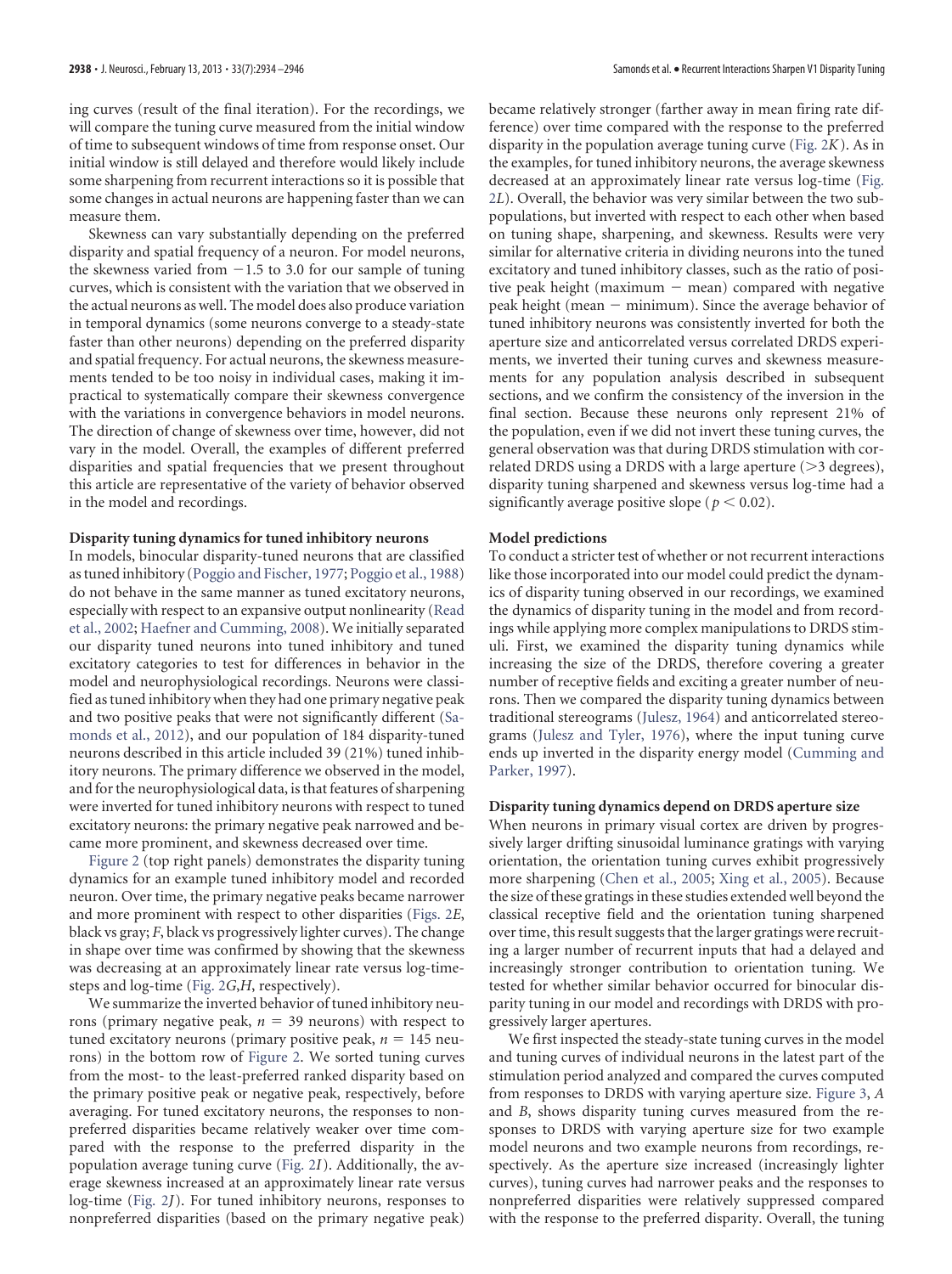

<span id="page-5-0"></span>**Figure 3.** Tuning curves measured from neurons stimulated by DRDS with larger apertures are sharper than tuning curves measured from the same neurons when stimulated by DRDS with smaller apertures. All tuning curves were measured using the last iteration (steady-state) or latest block of time analyzed following stimulus onset (450 – 850 ms). *A*, Example tuning curves from the model. *B*, Example tuning curves from recordings. Error bars in *B* are SE with respect to trials.

curves were sharper for the responses to DRDS with larger apertures [\(Fig. 3,](#page-5-0) light gray curves).

Next, we looked at how the disparity tuning curves sharpened over time for varying DRDS aperture size for the model and recordings. [Figure 4,](#page-6-0) *A* and *F*, shows the input and initially measured (100-150 ms after stimulus onset) normalized tuning curves for an example neuron in the model and recordings, respectively. For the model, the input tuning curves for the three DRDS aperture sizes were exactly the same [\(Fig. 4](#page-6-0)*A*), and for the recordings, the tuning curves for the three DRDS aperture sizes were very similar [\(Fig. 4](#page-6-0)*F*). [Figure 4,](#page-6-0) *B* and *G*, shows the steady state and latest measured (450 –850 ms after stimulus onset) tuning curves for the same neuron in the model and recordings, respectively. They reveal that over multiple iterations (or time), the response was relatively weaker to nonpreferred disparities compared with the preferred disparity, and the peaks became narrower for larger DRDS aperture sizes (increasingly lighter curves). This change in shape can be more clearly illustrated by plotting the skewness of the distribution of mean firing rates in the tuning curve over multiple iterations or over time. The skewness for both the model disparity tuning and disparity tuning measured from the recorded neuron increased more for larger DRDS aperture sizes [\(Fig. 4](#page-6-0)*E*,*J*) compared with smaller DRDS aperture sizes [\(Fig. 4](#page-6-0)*C*,*H*).

We summarized the behavior observed in [Figure 4](#page-6-0) by computing a population average of normalized disparity tuning and skewness over time steps or time for model neurons and recorded neurons for varying DRDS aperture sizes [\(Fig. 5\)](#page-6-1). The responses were sorted with respect to ranked disparity from the most preferred to least preferred before averaging. As in the examples, for the population average of normalized disparity tuning over time, the responses were relatively weaker to nonpreferred disparities compared with the preferred disparity for DRDS stimulation with the largest aperture size, revealing a clear change in shape [\(Fig. 5](#page-6-1)*C*,*K*, black vs light gray). As aperture size increased, you can clearly see that the response to the least preferred disparity became relatively weaker or closer to the dashed line. This change in shape was confirmed by observing a greater increase in average skewness versus log-time for DRDS stimulation with the largest aperture size [\(Fig. 5](#page-6-1)*G*,*O*) compared with DRDS stimulation with the smallest aperture size [\(Fig. 5](#page-6-1)*E*,*M*). For each recorded neuron  $(n = 81)$ , we performed linear regression on the normalized firing rate versus log-disparity rank for the disparity tuning measured in the latest response window (i.e., a log-fit for the black curves in [Fig. 5](#page-6-1)*I*–*K*). The average fall-off rate in relative mean firing rate with progressively more nonpreferred disparities [\(Fig.](#page-7-0) [6](#page-7-0)*A*) was significantly larger for the 4-degree DRDS aperture size versus the 2- and 3-degree DRDS aperture size  $(p < 0.001)$ , and the 3-degree DRDS aperture size versus the 2-degree DRDS aperture size ( $p < 0.05$ ). Therefore, the response to the preferred disparity became significantly more prominent with increasing size of a DRDS aperture. Additionally, for each recorded neuron, we performed linear regression on skewness versus log-time. The average slope of the fit increased with DRDS aperture size [\(Fig.](#page-7-0)  $(66)$  $(66)$  $(66)$  and was significantly positive ( $p < 0.01$ ) and greater for a DRDS with a 4-degree aperture size versus a DRDS with a 2-degree aperture size ( $p < 0.05$ ). Therefore, disparity tuning sharpened more with increasing size of a DRDS aperture.

Although skewness is invariant with respect to changes in the mean and variance of the tuning curve (see Materials and Methods), it cannot distinguish sharpening caused by recurrent interactions versus sharpening caused by an increase in mean firing rate over time coupled with an expansive output nonlinearity, which is part of the disparity energy model (e.g., squaring the response) [\(Ohzawa et al., 1990\)](#page-12-0). We attempted to avoid this confound by measuring skewness starting at the peak of the population response (100 ms) over an interval where the mean firing rate of the population decreases. To confirm whether or not this was true, we performed linear regression on the mean firing rate versus log-time [\(Fig. 5](#page-6-1)*P*), and the mean firing rate significantly decreased over the interval that we measured skewness for DRDS stimulation with all three aperture sizes ( $p < 0.001$ ). Finally, we also examined the mean firing rate with aperture size [\(Figs. 5](#page-6-1)*L*, [6](#page-7-0)*C*) since skewness increased with aperture size. The average mean firing rate [\(Fig. 6](#page-7-0)*C*) significantly decreased with increasing aperture size ( $p < 0.001$ ) so the sharpening we observed cannot be explained by an expansive output nonlinearity alone and is incompatible with the disparity energy model. The decrease in mean firing rate with increasing aperture size additionally supports that the increased DRDS aperture size is recruiting a greater number of recurrent inputs outside of the classical receptive field rather than simply increasing the excitatory input to the classical receptive field.

# **Disparity tuning dynamics for correlated versus anticorrelated DRDS**

In a traditional DRDS, there is 100% correspondence or correlation between the left and right-eye images [\(Julesz, 1964\)](#page-12-8). Each black and white dot in the left-eye image has a matching black and white dot, respectively, in the right-eye image, but all shifted at the same horizontal disparity. Neurons with binocular disparity tuning in V1 also respond selectively to anticorrelated DRDS [\(Cumming and Parker, 1997\)](#page-12-1), where each black (and white) dot in the left-eye image has a matching white (and black) dot, respectively, in the right-eye image that are at the same horizontal disparity (inverted polarity) [\(Julesz and Tyler, 1976\)](#page-12-7). However, the observed modulation amplitude of the inverted disparity tuning curve for anticorrelated DRDS is weaker than the disparity tuning curve for correlated DRDS [\(Cumming and Parker, 1997;](#page-12-1)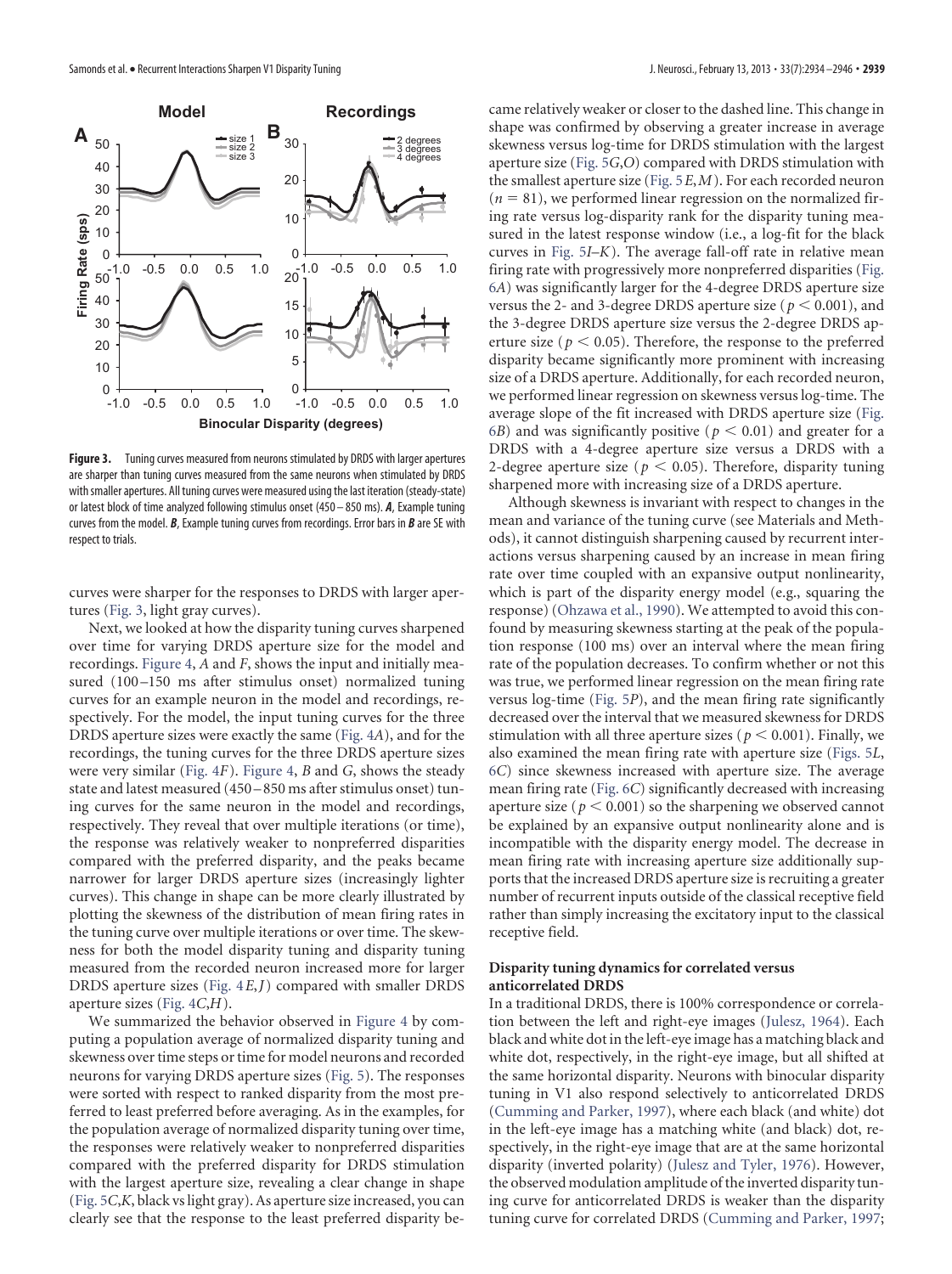[Ohzawa et al., 1997;](#page-12-23) [Nieder and Wagner,](#page-12-24) [2001\)](#page-12-24). The disparity energy model predicts that the tuning between the two stimuli will be inverted, but have equal strength in modulation (Eq. 4). To try to explain this discrepancy, we examined the tuning curves measured from the responses to correlated and anticorrelated DRDS for both model and neurophysiological data ( $n = 103$  neurons). We used the measurement of skewness to reveal and compare the dynamics of disparity tuning for correlated and anticorrelated DRDS stimuli for our model and neurophysiological data.

Examples of the model data [\(Fig. 7](#page-7-1)*A*) and data from recordings [\(Fig. 7](#page-7-1)*B*) illustrate that the tuning curves based on anticorrelated DRDS (gray) were inverted with respect to correlated DRDS (black) as predicted by the disparity energy model and as reported previously [\(Cumming](#page-12-1) [and Parker, 1997\)](#page-12-1). Both the model results and data from recordings had tuning curves for anticorrelated DRDS with smaller modulation amplitudes than tuning curves for correlated DRDS. Population averages of tuning curves were generated by sorting the data from the most preferred disparity to the least preferred ranked disparity (both based on correlated DRDS) before averaging. These population averages show that the inverted tuning for anticorrelated DRDS stimulation was consistent across the populations [\(Fig. 7](#page-7-1)*C*,*D*). The reduced modulation amplitude for our population of tuning curves based on anticorrelated DRDS stimulation [\(Fig. 7](#page-7-1)*F*,  $n = 103$ ,  $\mu =$ 0.60) was also consistent with previous reports [\(Cumming and Parker, 1997;](#page-12-1) Ohzawa et al., 1997; [Nieder and Wagner,](#page-12-24) [2001\)](#page-12-24). However, our model with recurrent interactions also replicated the re-

duced modulation amplitude for anticorrelated DRDS stimulation ( $\mu$  = 0.63, although with a narrower and more skewed distribution; [Fig. 7](#page-7-1)*E*), so our model could explain this phenomenon that is not predicted if disparity tuning is modeled with the disparity energy model alone [\(Cumming and Parker,](#page-12-1) [1997\)](#page-12-1).

Applying a threshold (Eq. 7) to a disparity energy model neuron can produce reduced modulation amplitude for anticorrelated DRDS stimulation without any recurrent interactions among disparity-tuned neurons [\(Lippert and Wagner, 2001\)](#page-12-25). However, the threshold only reduces the modulation amplitude for tuned excitatory neurons and actually increases the modulation amplitude for tuned inhibitory neurons [\(Read et al., 2002\)](#page-12-21). Nonetheless, because there are more tuned excitatory neurons  $(n = 82)$  than tuned inhibitory neurons  $(n = 21)$  [\(Prince et al.,](#page-12-14) [2002b;](#page-12-14) [Liu et al., 2008;](#page-12-15) [Poole et al., 2010\)](#page-12-16), a threshold alone could still result in an average amplitude modulation ratio of less than one. Our model also replicated this bias (see Materials and Methods) so the threshold in our model indeed produced an initial



<span id="page-6-0"></span>**Figure 4.** Disparity tuning dynamics for neurons when stimulated by DRDS with increasing aperture sizes. *A*, *B*, Example early and late tuning curves from the model for varying aperture size, respectively. *C–E*, Example skewness measurements from the model for increasing aperture size.*F*, *G*, Example early and late tuning curves from recordings for varying aperture size, respectively. *H–J*, Example skewness measurements from recordings for increasing aperture size.



<span id="page-6-1"></span>**Figure 5.** Population averages of binocular disparity tuning dynamics for neurons when stimulated by DRDS with varying aperture size.  $A-C$ , Population averages of early and late tuning curves from the model for increasing aperture size.  $E-G$ , Population averages of skewness measurements from the model for increasing aperture size. *I–K*, Population averages of early and late tuning curves fromrecordings for increasing aperturesize.*M–O*, Population averages ofskewnessmeasurements fromrecordings for increasing aperture size. *D*, *L*, Population average tuning curves from the model and recordings, using the last iteration (steady-state) or latest block of time analyzed following stimulus onset (450 – 850 ms), respectively. *H*, *P*, Population average of mean firing rates over time for the model and recordings, respectively.

(before any recurrent interactions) average amplitude modulation ratio that is less than one ( $\mu = 0.84$ ). However, previous studies have observed no systematic relationship between amplitude modulation ratio and phase disparity [\(Nieder and Wagner,](#page-12-24) [2001\)](#page-12-24) and there are clear examples of amplitude modulation ratios of less than one for tuned inhibitory neurons [\(Cumming and](#page-12-1) [Parker, 1997\)](#page-12-1). For our neurophysiological data, we did observe that the amplitude modulation ratio is slightly higher for tuned inhibitory neurons ( $n = 21$ ,  $\mu = 0.66$ ) versus tuned excitatory neurons ( $n = 82$ ,  $\mu = 0.58$ ), but the amplitude modulation ratio was still far below one for tuned inhibitory neurons and the difference between the populations was not statistically significant  $(p = 0.27)$ . Although the recurrent interactions in our model did substantially reduce the amplitude modulation ratio from  $\mu$  = 0.84 to  $\mu$  = 0.63, the amplitude modulation ratio of tuned inhibitory neurons was still higher than the amplitude modulation ratio of tuned excitatory neurons. However, we could reduce and produce amplitude modulation ratios significantly below one for tuned inhibitory neurons by adjusting the balance between the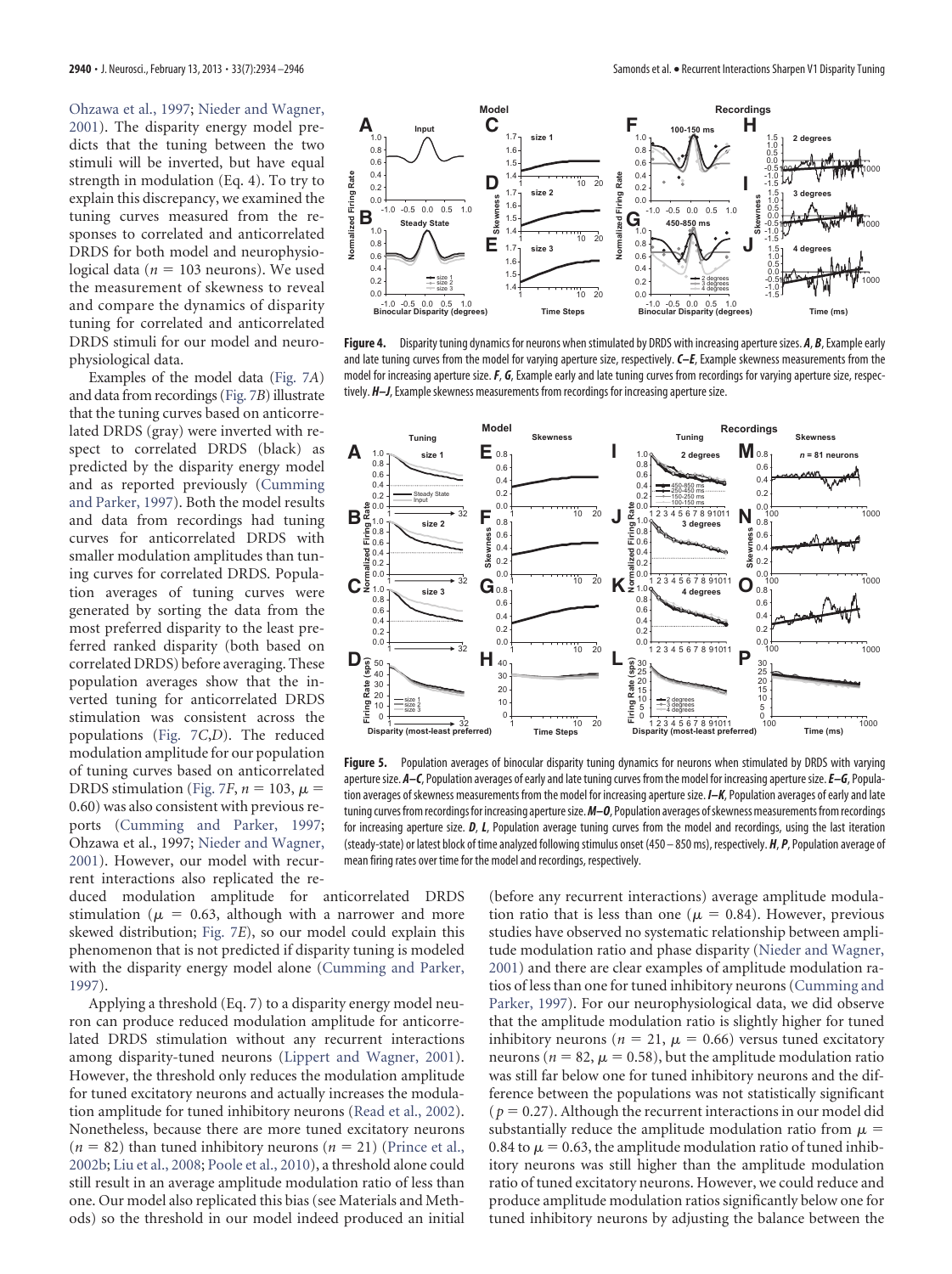

<span id="page-7-0"></span>Figure 6. Summary of population statistical tests of disparity tuning dynamics for neurons when stimulated by DRDS with varying aperture size. *A*, The fall-off in firing rate (thick black curve, [Fig.](#page-9-0) [10](#page-9-0)*I–K*) is faster for nonpreferred disparities for larger apertures. *B*, Theskewness of disparity tuning curves increases more rapidly for larger apertures.*C*, The mean firing rate decreases for larger apertures showing that there is surround suppression during DRDS stimulation.

threshold and the recurrent interactions in the model. Because the threshold increases amplitude modulation and the recurrent interactions reduce amplitude modulation, this was accomplished by relatively weakening the threshold (a more gradual increase in rate or smaller exponent) and/or strengthening the recurrent input.

Not only was the modulation amplitude generally weaker for anticorrelated compared with correlated DRDS, but the shape of the disparity tuning curves differed between the stimuli as well. We inspected the steady-state tuning curves in the model and tuning curves of individual neurons in the latest part of the stimulation period analyzed and compared the curves computed from responses to correlated DRDS to the curves computed from responses to anticorrelated DRDS. [Figure 8,](#page-8-0) *A* and *C*, shows disparity tuning curves measured from the responses to correlated and anticorrelated DRDS for two example model neurons and two recorded neurons, respectively. The tuning curves measured from anticorrelated DRDS stimulation were not simply inverted tuning curves measured from correlated DRDS with weaker modulation amplitudes. To illustrate this more clearly, we normalized the tuning curves by the peak response and inverted the tuning curve measured from the response to anticorrelated DRDS [\(Fig. 8](#page-8-0)*B*,*D*, dashed line and open circles, respectively). Tuning curves measured from correlated DRDS had narrower peaks and broader valleys, and secondary peaks were relatively suppressed compared with what we observed in anticorrelated DRDS tuning curves. The responses to nonpreferred disparities were relatively much weaker compared with the preferred disparities for tuning curves measured from the responses to correlated versus anticorrelated DRDS. Overall, the tuning curves were sharper for the responses to correlated DRDS compared with anticorrelated DRDS.

Next, we looked at how model tuning curves and tuning curves measured from responses to correlated and anticorrelated DRDS sharpened over time [\(Fig. 9\)](#page-8-1). [Figure 9,](#page-8-1) *A* and*C*, shows how



<span id="page-7-1"></span>Figure 7. Disparity tuning curves measured from neurons stimulated by correlated DRDS have a larger modulation amplitude than tuning curves measured from the same neurons when stimulated by anticorrelated DRDS (a-DRDS). All tuning curves were measured using the last iteration (steady-state) or latest block of time analyzed following stimulus onset (450 – 850 ms). *A*, *B*, Example tuning curves from the model and recordings, respectively.*C*, *D*, Population average tuning curves from the model and recordings, respectively.*E*,*F*, Population histogram of the modulation amplitude ratio (a-DRDS/DRDS) from the model and recordings, respectively. Error bars in *B* are SE with respect to trials. Note that the modulation amplitude of the black curve in *C*is slightly larger than the size 3 light gray curve in [Figure 5](#page-6-1)*D* because a slightly larger size stimulus was used in the model for the correlated versus anticorrelated DRDS experiment.

example normalized tuning curves for a neuron in the model and recordings, respectively, change over time when presented a standard correlated DRDS. Over multiple iterations or time, the response was relatively weaker to nonpreferred disparities compared with the preferred disparity. Peaks became narrower and valleys became wider. This change in shape can be more clearly illustrated by plotting the skewness of the tuning curve over multiple iterations or over time. The skewness for both the model disparity tuning curve and disparity tuning curve measured from the recorded neuron increased at an approximately linear rate versus log-time-step (iteration) and log-time, respectively [\(Fig. 9](#page-8-1)*B*,*D*). Although the tuning curves measured from anticorrelated DRDS stimulation of the same model neuron and example recorded neuron [\(Fig. 9](#page-8-1)*E*,*G*) also changed over time in relative magnitude at different disparities, the shape did not appear to change as much and the tuning curve did not sharpen in the same consistent manner as during correlated DRDS stimulation. This qualitative observation was confirmed with the skewness measurement over iterations or time [\(Fig. 9](#page-8-1)*F*,*H*) by revealing no clear increase and consistent change in the skewness of disparity tuning during anticorrelated DRDS stimulation.

We summarized the behavior observed in [Figure 9](#page-8-1) by computing a population average of normalized disparity tuning and skewness over time steps or time for model neurons and recorded neurons during correlated and anticorrelated DRDS stimulation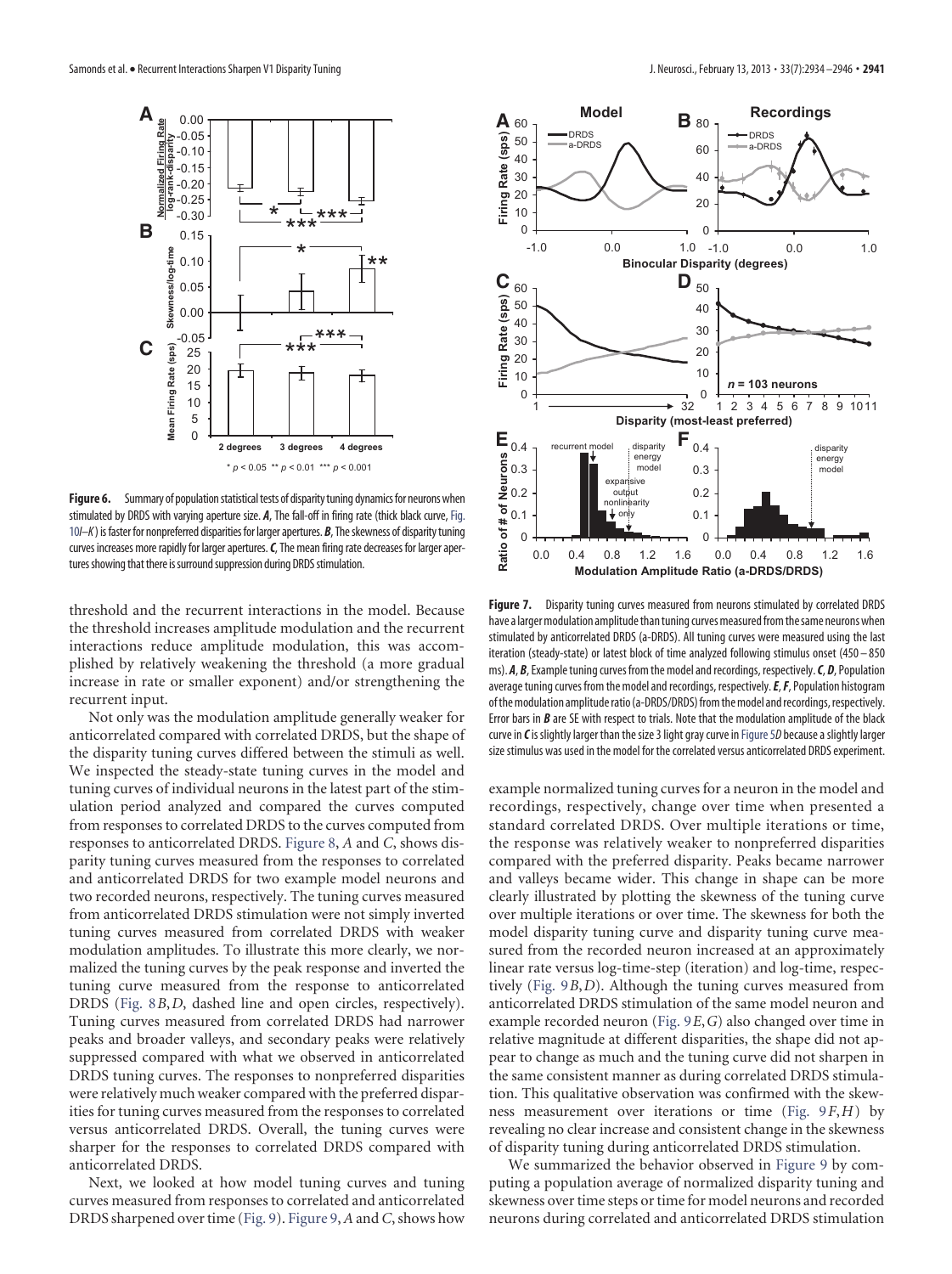[\(Fig. 10\)](#page-9-0). The responses were sorted with respect to ranked disparity from the most preferred to least preferred (both based on DRDS stimulation) before averaging. As in the examples, for the population average of disparity tuning over time, the responses were relatively weaker to nonpreferred disparities compared with the preferred disparity for DRDS stimulation with a clear change in shape [\(Fig.](#page-9-0) [10](#page-9-0)*A*,*C*, black vs light gray), which was confirmed by observing that the average skewness increased at an approximately linear rate versus log-time [\(Fig. 10](#page-9-0)*B*,*D*). During anticorrelated DRDS stimulation, there was some relatively weakened response for nonpreferred disparities compared with the preferred disparity for model neurons in the population average [\(Fig. 10](#page-9-0)*E*), but less than what was observed during DRDS stimulation [\(Fig.](#page-9-0) [10](#page-9-0)*A*). Also, there was almost no noticeable change in shape of the population average of disparity tuning during anticorrelated DRDS stimulation, which was confirmed by observing little change in skewness over time steps [\(Fig. 10](#page-9-0)*F*). Any changes in disparity tuning measured from anticorrelated DRDS were even less clear in the population averages of the responses to recorded neurons [\(Fig. 10](#page-9-0)*G*,*H*). For each recorded neuron  $(n = 103)$ , we performed linear regression on skewness versus log-time. The average slope of the fit was significantly positive ( $p < 0.001$ ) for correlated DRDS stimulation and was significantly greater for correlated DRDS



<span id="page-8-0"></span>**Figure 8.** Disparity tuning curves measured from neurons stimulated by correlated DRDS are sharper than tuning curves measured from the same neurons when stimulated by anticorrelated DRDS (a-DRDS). All tuning curves were measured using the last iteration (steady-state) or latest block of time analyzed following stimulus onset (450 – 850 ms). *A*, Example tuning curves from the model. *B*, Peak response-normalized tuning curves from*A*.*C*, Example tuning curves from recordings. *D*, Peak responsenormalized tuning curves from *C*. Error bars in *C*are SE with respect to trials.



<span id="page-8-1"></span>Figure 9. Disparity tuning dynamics for neurons when stimulated by correlated (DRDS) versus anticorrelated DRDS (a-DRDS). A, *E*, Example early and late tuning curves from the model for DRDS versus a-DRDS stimulation, respectively. *B*, *F*, Example skewness measurements from the model for DRDS versus a-DRDS stimulation, respectively. *C*, *G*, Example tuning curves over time from recordings for DRDS versus a-DRDS stimulation, respectively. *D*, *H*, Example skewness measurements from recordings for DRDS versus a-DRDS stimulation, respectively.

versus anticorrelated DRDS stimulation ( $p < 0.01$ ).

To again rule out the possibility that increasing skewness was solely the result of sharpening caused by an expansive output nonlinearity, we also performed linear regression on the mean firing rate versus log-time. For the model and this experiment, the overall mean firing rate was stronger for disparity tuning measured from the responses to correlated versus anticorrelated DRDS stimuli [\(Fig. 7](#page-7-1)*C*,*D*), so with an expansive output nonlinearity, we predicted that disparity tuning would be overall sharper for correlated versus anticorrelated DRDS stimulation. Indeed, the initial skewness measurements are higher for the responses to correlated versus anticorrelated DRDS [\(Fig. 10](#page-9-0)*B*, vs *F*, *D* vs *H*). However, the expansive output nonlinearity does not predict that the skewness would increase for either condition over time because the mean firing rate significantly decreased over the interval that we measured skewness for both correlated ( $p<$ 0.001) and anticorrelated ( $p <$  0.05) DRDS stimulation. Additionally, if we sample tuning curves for correlated and anticorrelated DRDS stimulation so that they have equal distribution of tuning strength (based on DDI), the slope measurements are nearly identical to the measurements based on all neurons:  $n = 29$ neurons, 0.10 ( $p = 0.10$ ) versus  $-0.03$  ( $p = 0.58$ ) skewness/logtime for correlated versus anticorrelated DRDS stimulation. This supports that the tuning curves measured from anticorrelated DRDS stimulation are not sharpening over time even when they have the same tuning strength as curves measured during correlated DRDS stimulation. Overall, the sharpening we observed over time for the responses to correlated DRDS cannot be explained by stronger mean firing rates, stronger tuning, or an expansive output nonlinearity.

**p** 0.4<br> **p** 0.2<br> **p** 0.2<br> **p** 0.2<br> **p** 0.2<br> **p** 0.2<br> **p** 0.2<br> **p** 0.8<br> **p** 0.8<br> **p** 0.8<br> **p** 0.8<br> **p** 0.8<br> **p** 0.8<br> **p** 0.8<br> **p** 0.8<br> **p** 0.8<br> **p** 0.8<br> **p** 0.8<br> **p** 0.4<br> **p** 0.8<br> **p** 0.4<br> **p** 0.8<br> **p** 0.4<br> **p** 0.8<br> **p** 0. Even though the statistical tests of the population averages reveal a significant decrease in mean firing rate over time during the interval where we measured skewness, there is diversity in how the mean firing rate evolves over time for individual neurons and for some neurons, the mean firing rate continually increases over time [\(Samonds et al., 2009\)](#page-12-2). Therefore, we examined the slopes of skewness and mean firing rate versus log-time to make sure that particular extreme examples did not disproportionately contribute to any particular significant trends of skewness over time that we observed. The vast majority of the strong increases of skewness over time coincided with decreases in mean firing rate over time and for the small number of examples where both skewness and mean firing rate increased over time, the mean firing rate increased proportionally less than when mean firing rates decreased over time. We note that in the study by [Samonds](#page-12-2) [et al. \(2009\),](#page-12-2) even in those examples where skewness was increasing and mean firing rate was continually increasing, there were still features of sharpening over time that could not be explained by an expansive output nonlinearity, such as suppressed secondary peaks. Overall, there was no significant correlation between how skewness or mean firing rate varied over time ( $r = 0.00$ ,  $p = 0.97$ .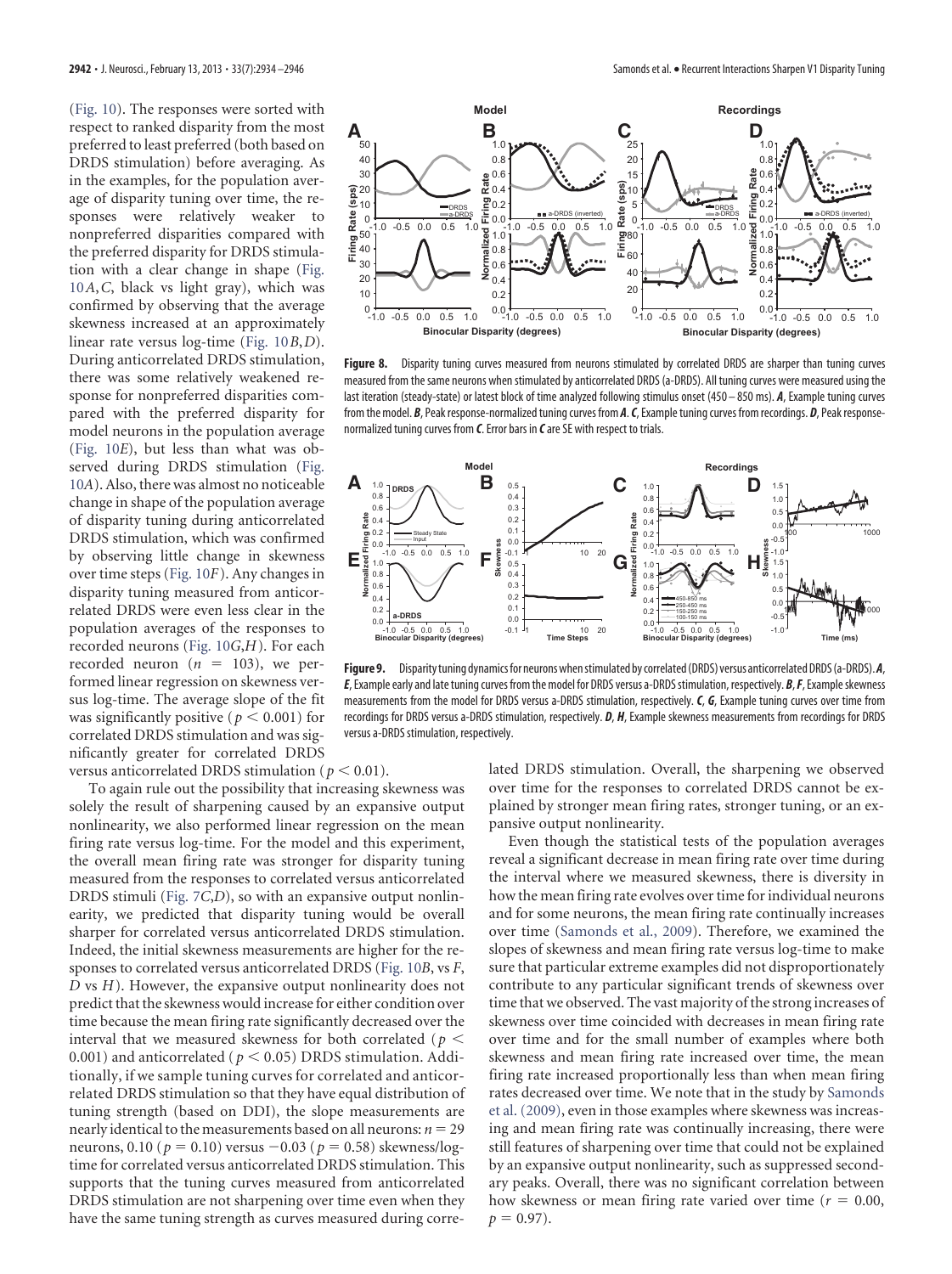

<span id="page-9-0"></span>**Figure 10.** Population averages of disparity tuning dynamics for neurons when stimulated by correlated (DRDS) versus anticorrelated DRDS (a-DRDS). *A*, *E*, Population average of early and late tuning curves from the model for DRDS versus a-DRDS stimulation, respectively. *B*,*F*, Population average of skewness measurements from the model for DRDS versus a-DRDS stimulation, respectively. *C*, *G*, Population average of tuning curves over time from recordings for DRDS versus a-DRDS stimulation, respectively. *D*, *H*, Population average of skewness measurements from recordings for DRDS versus a-DRDS stimulation, respectively.

## **Disparity tuning dynamics for both experiments for tuned inhibitory neurons**

To verify that the behavior was consistently inverted for tuned inhibitory neurons with respect to tuned excitatory neurons, we examined the results for each experiment on the subpopulations separately. As we increased the size of the DRDS aperture, there were greater increases in skewness for tuned excitatory neurons [\(Fig. 11](#page-10-0)*A*,*C*, top row, left-to-right) and greater decreases in skewness for tuned inhibitory neurons [\(Fig. 11](#page-10-0)*A*,*C*, bottom row, leftto-right). We also compared the changes in skewness measured for excitatory and inhibitory tuned neurons while changing from correlated to anticorrelated DRDS stimulation. During correlated DRDS stimulation, the skewness increased for tuned excitatory neurons [\(Fig. 11](#page-10-0)*B*,*D*, top row) and decreased for tuned inhibitory neurons [\(Fig. 11](#page-10-0)*B*,*D*, bottom row). During anticorrelated DRDS stimulation there was no clear change in skewness over time for both tuned excitatory neurons [\(Fig. 11](#page-10-0)*B*,*D*, top row) and tuned inhibitory neurons [\(Fig. 11](#page-10-0)*B*,*D*, bottom row). Overall, these results support that the behavior of tuned excitatory neurons and tuned inhibitory neurons are consistent with each other for the two experiments, but inverted with respect to the direction of change for skewness.

# **Recurrent network versus a feedforward network**

To deconstruct the contributions of the expansive output nonlinearity, the disparity tuning-dependent connectivity, and recurrence in our network, we measured disparity tuning dynamics for two simple feedforward networks and compared these results to our recurrent network results.

For the first feedforward model, recurrent connections were removed from the original model except for self connections to simulate neural dynamics. This resulted in a feedforward model where only the expansive output nonlinearity could produce sharpening of disparity tuning over time. Because the mean firing rate increased slightly over time in this feedforward model, there was only a small amount of sharpening  $(<$ 1% increase in skewness) over time and a small reduction in the amplitude modulation ratio from correlated to anticorrelated DRDS stimulation only because of the greater ratio of tuned excitatory versus tuned inhibitory neurons [\(Fig. 7](#page-7-1)*E*).

For the second feedforward model, we retained the lateral connections in our original model so that they were still consistent with disparity tuning-dependent connectivity between neurons [\(Menz and Freeman, 2004;](#page-12-9) [Samonds et al., 2009\)](#page-12-2). However, recurrence was removed so that the remaining lateral connections occurred only in one direction. In other words, we removed the connections at all but one neuron, measured the response of that neuron, and then repeated this procedure for each of the neurons in our population. This effectively modified our recurrent network into a feedforward model with an additional layer of neurons. For the original layer, we had disparity energy neurons representing all possible preferred disparities and spatial frequencies in our model. These neurons then provided inputs to an equal amount of neurons (representing all possible preferred disparities and spatial frequencies) with weighting equivalent to our original lateral connections. One way to visualize this would be to consider that the center neuron in the local circuit in

[Figure 1](#page-1-0) represents an example neuron in the new layer, while all neurons connected to this center neuron represent example neurons in the original layer. The difference in the multilayer feedforward version of our model with respect to the recurrent model in [Figure 1](#page-1-0) was that all connections from the center neuron in the new layer back to the surrounding neurons in the original layer were no longer present.

In the original full model with both the expansive output nonlinearity and recurrent connections, sharpening due to the nonlinearity and sharpening due to recurrent connections interact with each other significantly. If we remove either the nonlinearity or the recurrent connections, we end up with less sharpening. Without recurrence, the multilayer feedforward model still had 56% of the increase in skewness compared with the recurrent model suggesting that our lateral connections implemented in a feedforward manner alone could account partly for the observation of sharpened disparity tuning. Indeed, previous feedforward models of disparity tuning in V1 have replicated sharpening behavior such as suppressed secondary peaks [\(Tanabe et al., 2011\)](#page-12-3). However, the mean firing rate increased more substantially over time for our multilayer feedforward model while the mean firing rate decreased over time for the recurrent model, so we cannot rule out that some of the remaining sharpening might have been caused by the expansive output nonlinearity in this feedforward model. Additionally, although the weighted inputs or the expansive output nonlinearity in the multilayer feedforward model alone can produce some proportion of the overall sharpening observed, the recurrent model provides the simplest explanation of the slowly increasing skewness over time, especially considering that the observed mean firing rate of recordings was decreasing. Furthermore, the weighted inputs in the multilayer feedforward model did not replicate the aperture size experiment results and only produced negligible differences  $(<1%)$  in the modulation amplitude reduction between correlated and anticorrelated DRDS stimulation beyond what resulted from applying the expansive output nonlinearity alone [\(Fig. 7](#page-7-1)*E*). Overall, our model required the weighted inputs between disparity-tuned neurons to circulate through recurrent connections to gain any significant power. An alternative feedforward model than the one we tested could potentially replicate more of the steady-state behavior of our recurrent model given enough freedom of complexity and number of layers. What makes the recurrent model a more appealing explanation, however, is the simplicity of requiring only a single recurrent layer and that the model captures both the steady-state and dynamic behavior that we observed in neurophysiological recordings.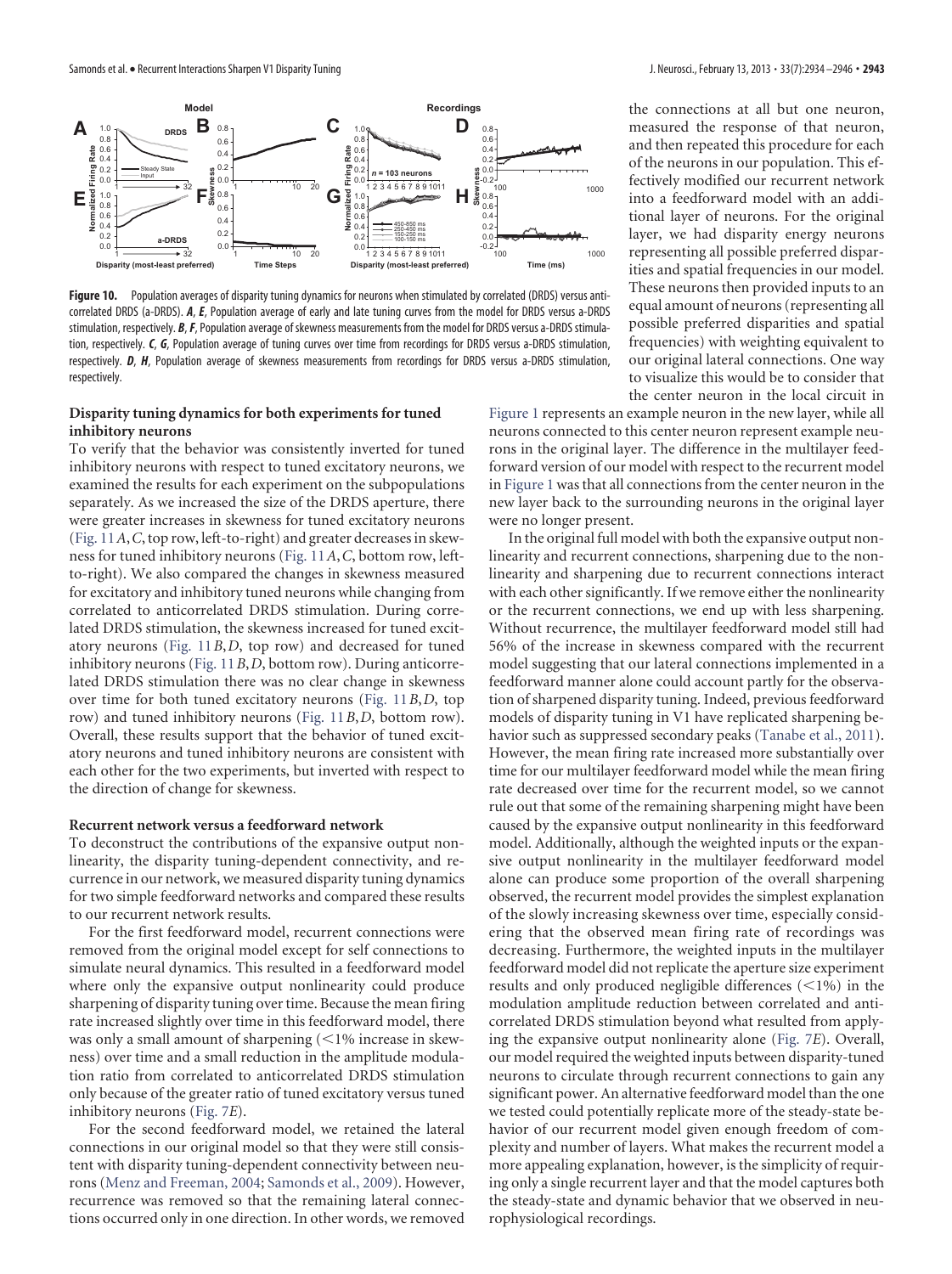## **Discussion**

We introduced a simple neural network model with local feedforward responses based on the disparity energy model [\(Ohzawa et al., 1990\)](#page-12-0) and recurrent connectivity based on observations made from neurophysiological recordings from small populations of V1 neurons [\(Menz](#page-12-9) [and Freeman, 2004;](#page-12-9) [Samonds et al., 2009\)](#page-12-2). Our model allowed us to produce a rich dataset of dynamic disparity tuning curves. Because the underlying neural architecture is known in the model, we can understand what features of the network caused specific changes in disparity tuning over time. This insight then allows us to make more confident interpretations and predictions about what features of the V1 network are causing similar changes in disparity tuning over time in neurophysiological recordings.We used the statistical measurement of skewness to quantify changes in tuning curves over time, which allowed us to robustly measure features of tuning curve sharpening such as a narrowing peak and suppressed secondary peaks.

0.2 0.4 0.6 0.8 1.0

**A**

The DRDS aperture experiment provides convincing evidence of the role of recurrent inputs in sharpening disparity tuning. As greater numbers of recurrently connected neurons in our model were ex-

cited by their mutually preferred disparity with larger DRDS stimulation, there was stronger sharpening of disparity tuning. This was also true for disparity tuning curves measured from our recordings, and similarly, orientation tuning curves are sharper when increasing the size of drifting sinusoidal gratings [\(Chen et](#page-11-0) [al., 2005;](#page-11-0) [Xing et al., 2005\)](#page-12-17). However, the sharpening that we observed occurred over 100s of milliseconds, while the sharpening observed in orientation tuning-based studies occurred over 10s of milliseconds [\(Menz and Freeman, 2003\)](#page-12-6). Xing et al.'s (2005) model suggested that the behavior was the result of increased tuned suppressive recurrent inputs. In our model, the behavior was a result of increased facilitative recurrent inputs. However, both models are relatively simple and do not capture the full scale of network interactions in V1. For example, the recurrent inputs outside of the classical receptive field in our model were based on the simplest interpretation of spike timing crosscorrelation results [\(Samonds et al., 2009\)](#page-12-2), but cross-correlation histograms can have multiple potential interpretations with respect to the underlying circuitry [\(Moore et al., 1970\)](#page-12-26). So even though we did not include tuned suppressive inputs from beyond the classical receptive field in our model, our neurophysiological data does not eliminate the possibility that they might exist between disparity-tuned neurons and might be involved in sharpening disparity tuning. Overall, all three studies, including this study, provide convincing evidence that increasing stimulation that is well outside the most liberal estimates of the classical receptive field of V1 neurons increases the proportion of recurrent inputs that sharpen tuning for a particular feature, such as orientation or disparity, regardless of whether the inputs are facilitative and/or suppressive. If V1 responses are used to infer disparity or





<span id="page-10-0"></span>**Figure 11.** Summary of the inverted behavior of tuned inhibitory neurons for the two experiments described in this article. *A*, Population averages of binocular disparity tuning dynamics for neurons with tuned excitatory versus tuned inhibitory disparity tuning for the 81 neurons tested with DRDS with varying aperture sizes. *B*, Population averages of binocular disparity tuning dynamics for neurons with tuned excitatory versus tuned inhibitory disparity tuning for the 103 neurons tested with the anticorrelated DRDS. *C*, *D*, Population statistics of binocular disparity tuning dynamics for neurons with tuned excitatory versus tuned inhibitory disparity tuning for *A* and *B*, respectively.

orientation, then increasing the aperture size can be interpreted as increasing the amount of evidence about that feature and a sharper tuning curve can lead to a more confident estimate of that feature.

Next, we examined the difference in the disparity tuning dynamics between correlated and anticorrelated DRDS stimulation. The disparity energy model predicted, and previous studies have shown, that V1 neurons have inverted disparity tuning for anticorrelated compared with correlated DRDS stimulation [\(Cumming and Parker, 1997\)](#page-12-1). The disparity energy model fails to predict the reduced modulation amplitude of disparity tuning for anticorrelated compared with correlated DRDS stimulation [\(Cumming and Parker, 1997\)](#page-12-1). Our neurophysiological data were consistent with the previous observations and our model was able to capture the reduced modulation amplitude. Additionally, our model predicted reduced firing rates during anticorrelated DRDS stimulation, as well as more complex differences that we observed in the tuning dynamics between correlated and anticorrelated DRDS stimulation. Clear sharpening was measured qualitatively and quantitatively with skewness during correlated DRDS stimulation, while similar behavior was not clearly observed or significant during anticorrelated DRDS stimulation.

In our model, when a correlated DRDS was shown to tuned excitatory neurons, the neurons that responded most were those with positive peaks aligned with the DRDS disparity, and those neurons mutually facilitated each other [\(Fig. 12](#page-11-1)*A*). When an anticorrelated DRDS was shown to these same neurons, the neurons that responded most were those with negative peaks (based on correlated DRDS stimulation) aligned with the anticorrelated DRDS, and those neurons had different preferred disparities and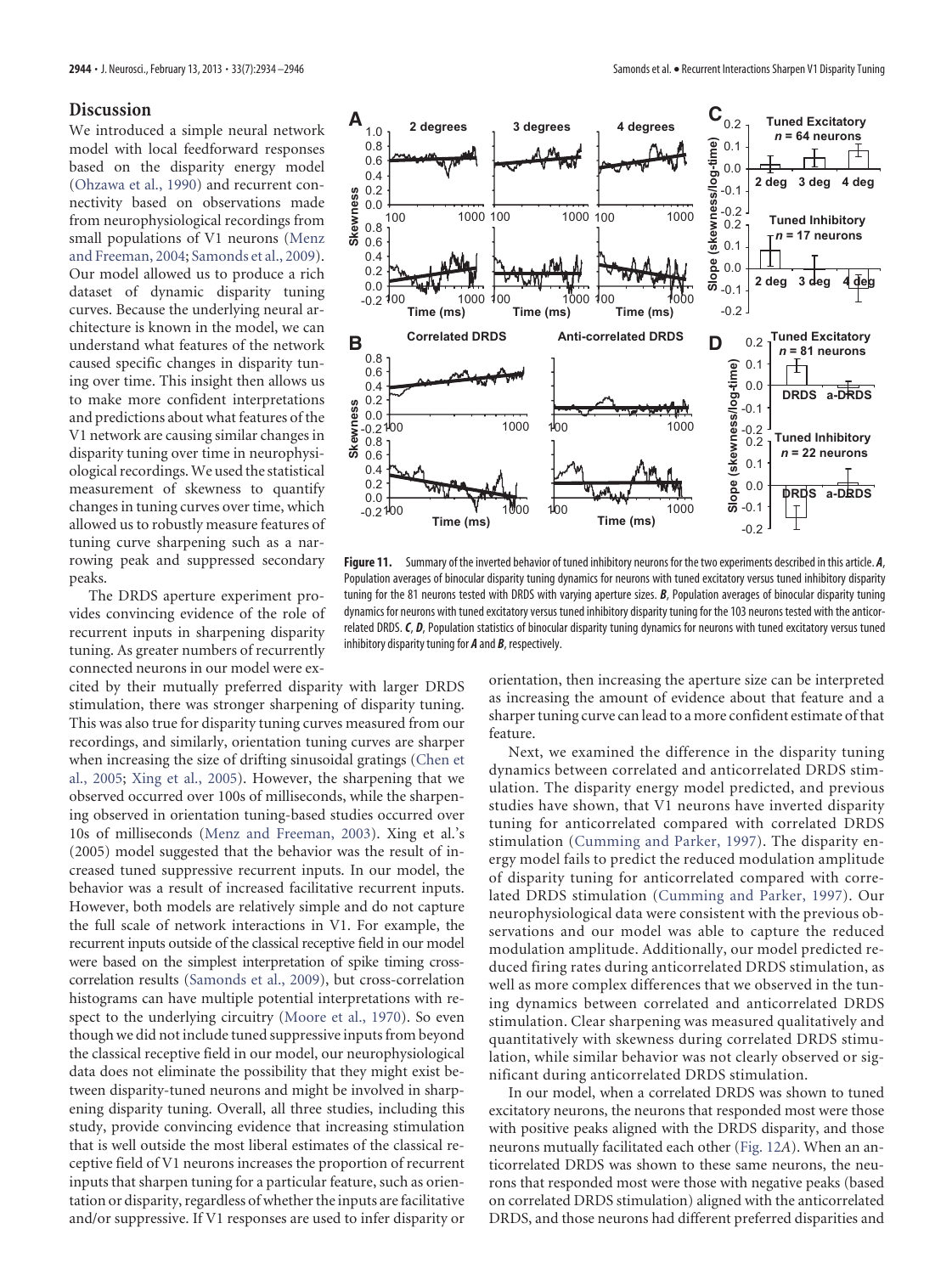<span id="page-11-0"></span>

<span id="page-11-1"></span>**Figure 12.** Schematic illustrating the difference in amplitude modulation between correlated and anticorrelated DRDS stimulation. **A**, Tuning curves and local recurrent connectivity for a tuned excitatory neuron during correlated and, **B**, anticorrelated DRDS stimulation. **C**, Tuning curves and local recurrent connectivity for a tuned inhibitory neuron during correlated and, *D*, anticorrelated DRDS stimulation. Only a representative sample of the strongest connections are shown with respect to the center neuron (strength represented as line thickness). Positive inputs are red and negative inputs are blue.

spatial scales and therefore, misaligned positive peaks (based on anticorrelated DRDS stimulation; [Fig. 12](#page-11-1)*B*). This misalignment with respect to anticorrelated DRDS-based positive peaks means they had less positive recurrent input, which lead to weaker facilitative interactions. For tuned inhibitory neurons, the neurons that were activated most were those with positive peaks aligned with the DRDS disparity, and those neurons suppressed the tuned inhibitory neuron at the negative peak [\(Fig. 12](#page-11-1)*C*). When an anticorrelated DRDS was shown to these same neurons, the neurons that responded most were those with negative peaks (based on correlated DRDS stimulation) aligned with the anticorrelated DRDS, and those neurons had different preferred disparities and spatial scales and therefore, misaligned positive peaks with the tuned inhibitory negative peak (based on anticorrelated DRDS stimulation; [Fig. 12](#page-11-1)*D*). This misalignment with respect to anticorrelated DRDS-based positive peaks means they had less negative recurrent input, which lead to weaker suppressive interactions. From a functional perspective, correlated DRDS represent more natural visual inputs compared with anticorrelated DRDS, which are perceptually confusing and different depths are not perceived [\(Cumming and Parker, 1997\)](#page-12-1). If the purpose of the recurrent inputs is to perform cooperative stereo computations [\(Samonds et al., 2009\)](#page-12-2), then it makes sense that they would be organized to deal with the more natural stimuli and sharpen disparity tuning in that case, while they would fail to function during the unnatural and unexpected anticorrelated stimuli.

Our model was reasonably robust to parameter selection. As long as neurons with similar disparity tuning and multiple spatial scales facilitated each other, and there was an expansive nonlinearity, we could produce the primary results reported in this study regardless of our choice of connection weights: (1) disparity tuning sharpened over time (increasing skewness), (2) there was increased sharpening with increasing DRDS aperture size, and (3) there was more sharpening for correlated versus anticorrelated DRDS.

There are, however, two results of our model where parameter selection was not as robust. First, a careful choice in connection weights was necessary to produce model data with a decrease in firing rate over time. To achieve decreasing firing rates over time, the local negative recurrent inputs had to be strong enough where they did play at least some role in sharpening disparity tuning for all neurons in the model. Additionally, stronger negative recurrent inputs produced a greater amount of inverted sharpening (sharpened negative peak) for tuned inhibitory neurons [\(Fig.](#page-3-0) [2](#page-3-0)*E*,*C*). Although [Tanabe et al.'s \(2011\)](#page-12-3) model was not based on recurrent connectivity, their results also suggest an important general role of suppressive inputs in sharpening disparity tuning by reducing the response to secondary peaks. Second, we had to carefully adjust the balance between the threshold parameters and the overall strength of the recurrent interactions in the model to produce amplitude modulation ratios of less than one for tuned inhibitory neurons. Our network would probably be more flexible about reproducing this result if we included a more realistic input [\(Haefner and Cumming, 2008\)](#page-12-22). For simplicity, our input was limited to a population of phase-shifted disparity tuned neurons [\(Ohzawa et al., 1990\)](#page-12-0) and the properties of the tuning curves in V1 suggest that disparity tuning is more complex involving a hybrid of phase-shifted and position-shifted receptive fields [\(Anzai et al., 1997;](#page-11-2) [Livingstone and Tsao, 1999;](#page-12-27) [Prince et al.,](#page-12-14) [2002b\)](#page-12-14), as well as a combination of positive and negative inputs [\(Livingstone and Tsao, 1999;](#page-12-27) [Haefner and Cumming, 2008;](#page-12-22) [Tanabe et al., 2011\)](#page-12-3). Our model also does not capture all the potential network, and even additional local, behavior of V1 neurons such as adaptation and feedback [\(Teich and Qian, 2003,](#page-12-28) [2006;](#page-12-29) [Schwabe et al., 2006\)](#page-12-30). The motivation of the model was to provide us with more confidence in our original interpretation [\(Samonds et al., 2009\)](#page-12-2) that there is a link between organized circuitry among disparity-tuned neurons and sharpening of disparity tuning over time. Future experiments, a more complex model, and more complex methods will be required to more definitively decipher the specific contributions of facilitative and suppressive interactions.

The disparity energy model captures a substantial amount of the observed disparity tuning behavior in primary visual cortex. However, the feedforward model fails to capture more complex behavior when we introduce stimulus modifications that encourage interactions among disparity-tuned neurons, which are revealed when we examine the disparity tuning over time. Although there is still much to be explored and debated about the specific underlying computational goals, the evidence of interactions among disparity-tuned neurons and the sharpening of disparity tuning suggests that V1 is playing at least some role in a neural computation that helps to solve the stereo correspondence problem [\(Samonds and Lee, 2011\)](#page-12-31). Our recurrent model is consistent with the original concept of [Julesz \(1970\)](#page-12-32) that this solution is a long-range process serving the role of a "search dense surfaces" through the array of local disparities of the image features. Psychophysical evidence supports that such long-range processes are operating to integrate across surfaces in stereoscopic space [\(Tyler](#page-12-33) [and Kontsevich, 1995;](#page-12-33) [Tyler and Likova, 2011\)](#page-12-34). The present results provide converging evidence about the mechanism tuning and extent of spatial integration underlying these stereoscopic surface interactions.

# <span id="page-11-2"></span>**References**

Anzai A, Ohzawa I, Freeman RD (1997) Neural mechanisms underlying binocular fusion and stereopsis: position vs. phase. Proc Natl Acad Sci U S A 94:5438 –5443. [CrossRef](http://dx.doi.org/10.1073/pnas.94.10.5438) [Medline](http://www.ncbi.nlm.nih.gov/pubmed/9144256)